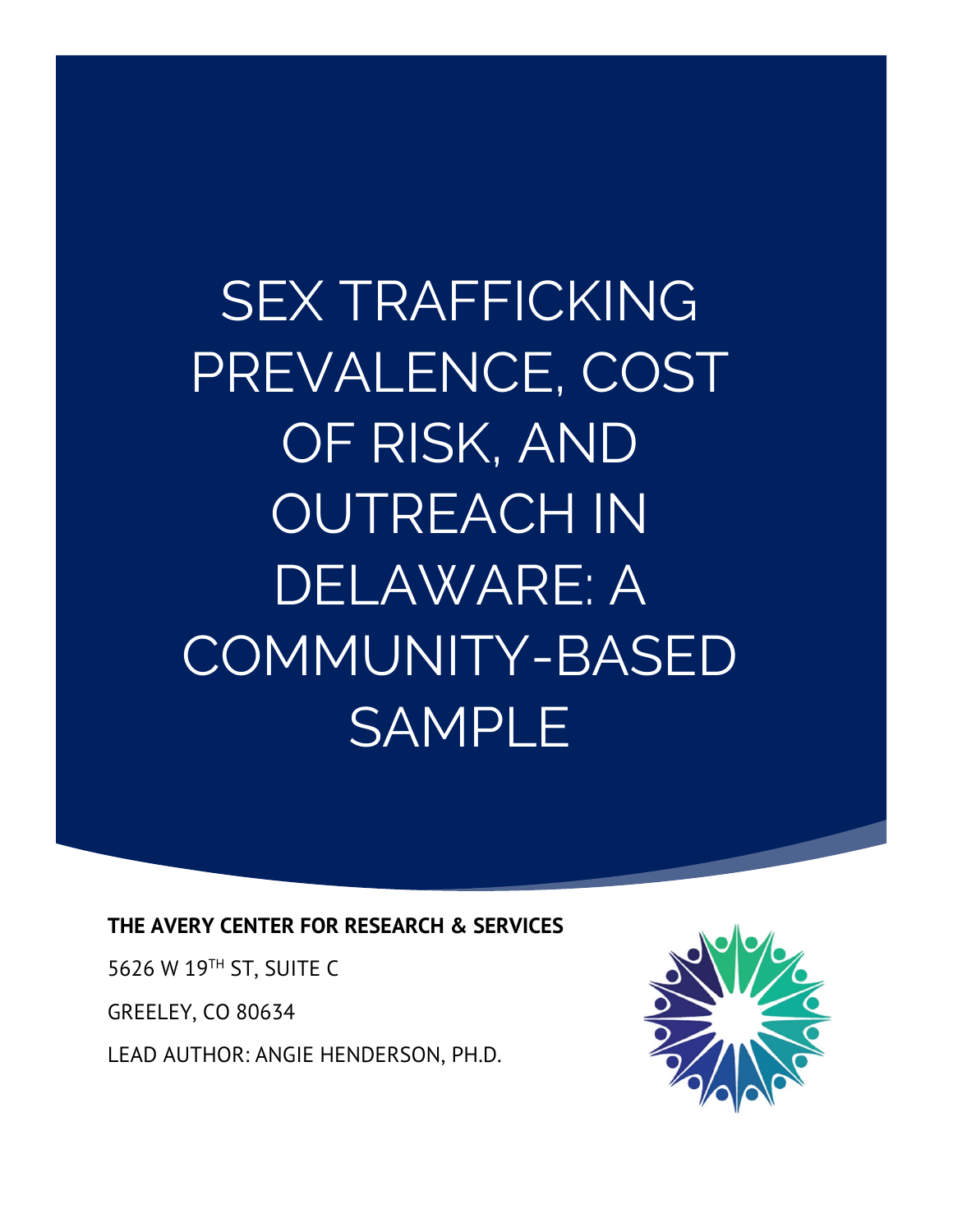#### **About the Author**

Dr. Angie Henderson is a Professor of Sociology at the University of Northern Colorado (UNCO) in Greeley, Colorado and the co-founder of The Avery Center for Research & Services. With expertise in both qualitative research design, she has published over 25 peer-reviewed journal articles, 4 book chapters, and two co-authored textbooks. Her research on bottoms – the second-in-command in a sex trafficking operation – was just published in *The Journal of Human Trafficking.* She has also given over 50 professional presentations at academic conferences. She has presented at the United Nations' Commission on Crime Prevention & Criminal Justice in Vienna, Austria. Dr. Henderson has expertise in interviewing, focus groups, observational analysis, and content analysis and extensive expertise in studying the experiences of victims and survivors of sex trafficking. In particular, Dr. Henderson has extensive experience using a trauma-informed approach to working with and interviewing victims & survivors of sex trafficking, a very vulnerable population.

Of particular importance is Dr. Henderson's service to and collaboration with a nationally-serving nonprofit organization dedicated to helping women exit sex trafficking. At The Avery Center, Dr. Henderson has taken the lead on data collection efforts, and in this role has advised the organization on methods, analysis, and theoretical implications used to inform programming and services.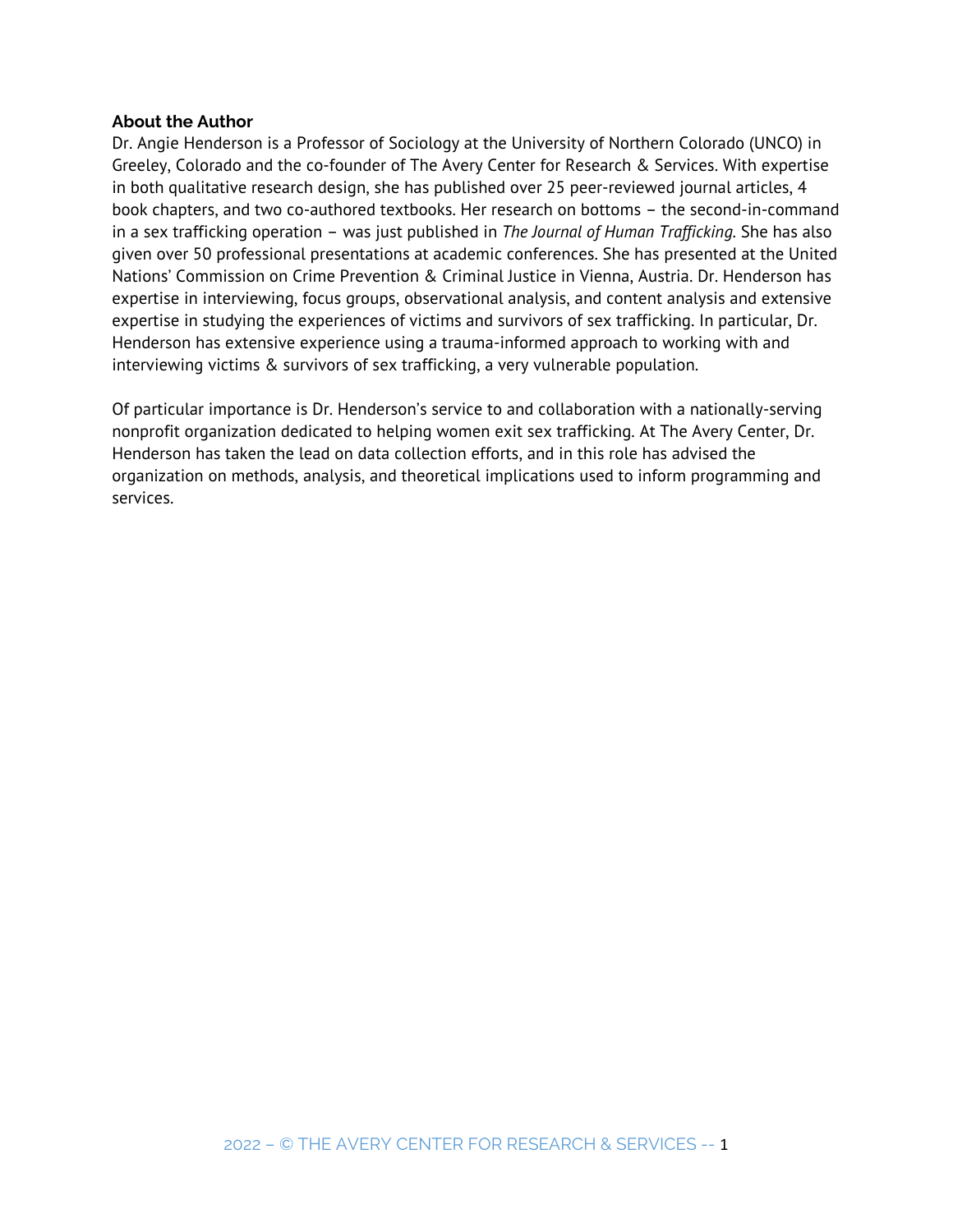# **Table of Contents**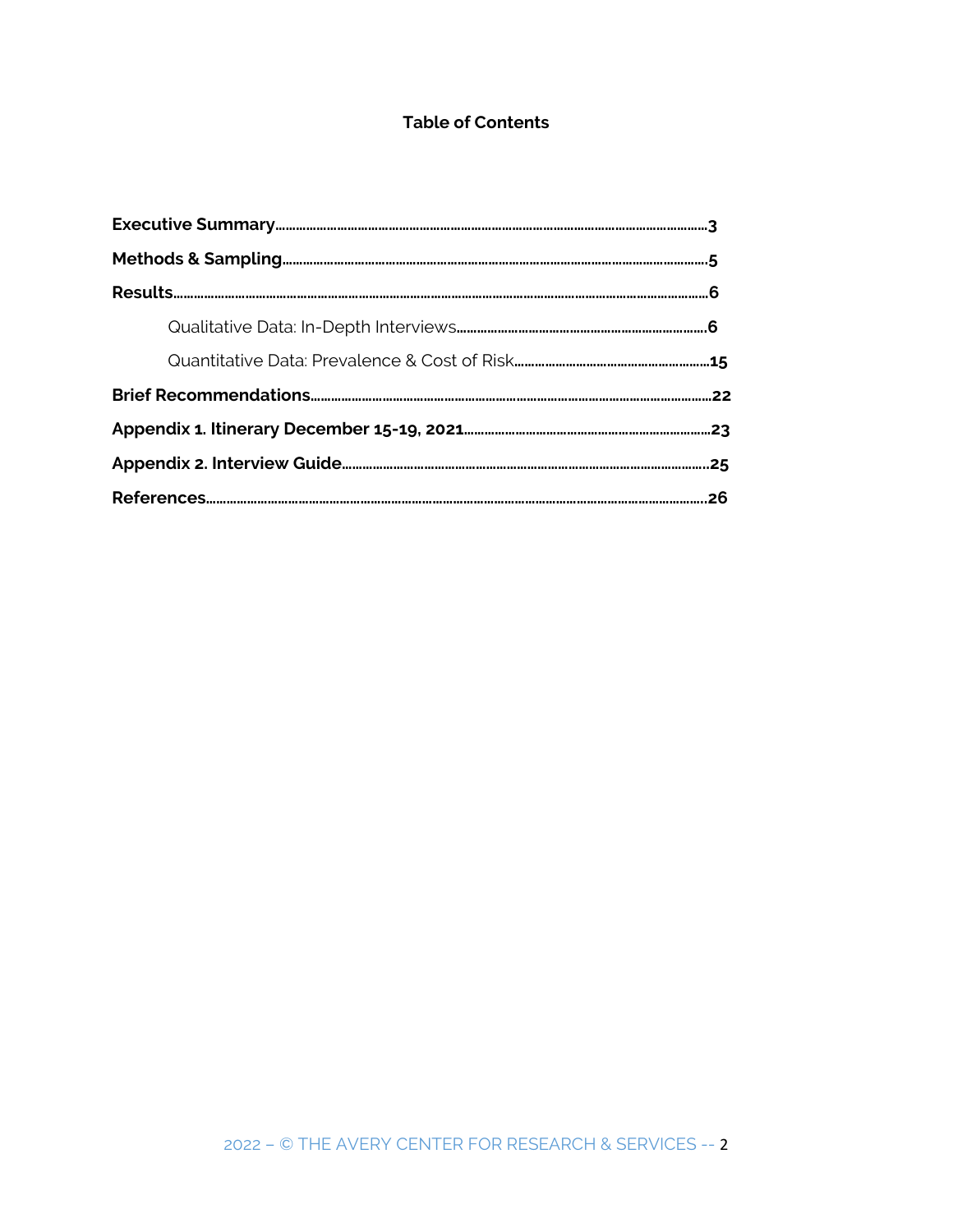#### **EXECUTIVE SUMMARY**

Reliable data on the scope of commercial sexual exploitation (CSE) is difficult to access; most reports rely on law-enforcement or health care interactions with sex trafficking victims, victims who reach out for services post-exploitation, or other non-governmental organization estimates. What's missing is a real-time look at how sex trafficking victimization operates outside of organizations. The purpose of this project was to provide a snapshot of CSE in Delaware using a community-based sample. Using the Avery Center's social network of actively exploited individuals<sup>[1](#page-3-0)</sup>, we analyzed the commercial sex trade, including those under third-party trafficker control, in Delaware. To date, the Avery Center's social network includes over 5000 individuals mostly adult women—involved in the commercial sex trade. For the purposes of this project, we analyzed all 152 Instagram accounts that were connected to individuals who had advertised in Delaware. Demographically, 33% of this subsample were Black, 49% White, 5% mixed race, and 3% Asian<sup>[2](#page-3-1)</sup>. Sixty-three percent were categorized using the Department of Homeland Security's (DHS) standards for assessing whether or not an individual is under the control of a third-party (pimp/trafficker). The remainder of the sample (37%) were suspected third-party control, but we could not confirm it using the DHS rubric. Additionally, over a third of the sample (N=53) were connected to strip club operations on their social media accounts, which research has shown to be connected to third-party controlled sex trafficking activity.

*Qualitative Data.* We interviewed 15 adult women to gain a deeper understanding of the lived experiences of those individuals who had been involved in the commercial sex trade in and around Delaware. Of those who experienced CSE in Delaware, 25% had resided in Delaware at the time of their exploitation; the remaining 75% traveled to Delaware only briefly as part of their exploitation. Two of the participants described interactions with law enforcement, and 40% indicated that their buyers were military-affiliated. Themes emerged out of the data surrounding the overall landscape of commercial sexual exploitation in Delaware, including familial trafficking and association with religious groups, interactions with hotel staff, school staff, and law enforcement, buyer characteristics, and financial transactions associated with trafficking victims' exploitation. These themes are discussed in detail beginning on page 6.

<span id="page-3-0"></span><sup>&</sup>lt;sup>1</sup> We also built a sample of 72 sugar baby profiles and used facial recognition software to locate individuals' social media accounts, which unfortunately did not lead to much success. Thus, we scraped commercial sex advertising websites, located individuals' linktrees and added them to the network. Additionally, we searched organically in our network of >5000 and added individuals as we identified notable networks, including connections to DE strip clubs and pimps who regularly traffic their victims to DE.

<span id="page-3-1"></span><sup>&</sup>lt;sup>2</sup> Content analysis involved the researchers assessing race and ethnicity based on the individual's descriptors, including the race/ethnicity listed in their linked advertisements. Ten percent of this sample were unable to be verified as belonging to any racial or ethnic category.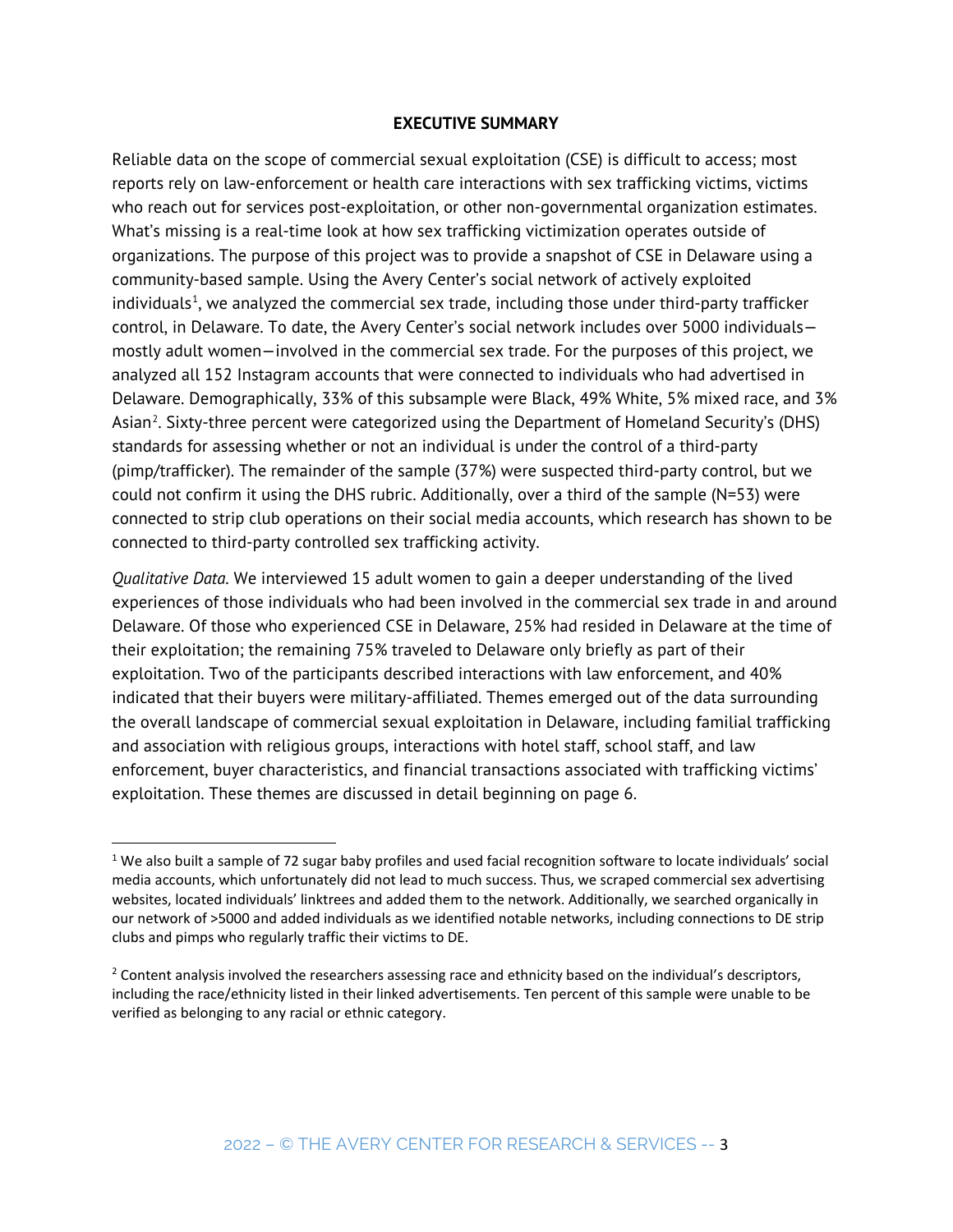*Quantitative Data.* We built predictive models to assess overall CSE prevalence based on total advertisements and individual profiles in Delaware*.* Based on the total number of commercial sex ads in Delaware in 2021 (N=22,700), we estimate that just under a quarter of those advertisements featured a victim of sex trafficking, for a total estimate of 5,189 sex trafficking victims. We also estimate 1,297 traffickers are associated with or moved those victims through Delaware during the same time frame. Finally, we estimate a total of 16,839 adult male sex buyers in Delaware that contribute to the demand for sex trafficked victims. The step-by-step calculations for reaching these estimates are presented on page 15.

Finally, we conducted a cost of risk (COR) assessment for sex traffickers, sex buyers, and CSE victims in Delaware. In 2021, one individual was arrested for patronizing a prostitute, presumably a sex buyer. This individual was not convicted, which means that in 2021, there was *zero* cost of risk to buyers for purchasing sex in the illegal commercial sex trade in Delaware. For a prostituted person, the cost of risk is estimated at \$2.22 per year, given that only 10 individuals were arrested in 2021 for prostitution. It should be noted that none of those cases have reached disposition yet, so the final cost could ultimately be much lower. However, it is important to note that the fine associated with each charge on a prostituted person is only one piece of the "cost" levied against the exploited individual. Many victims experience associated, long-lasting costs, both financial and otherwise, that situate them in debt bondage not only to their trafficker, but sometimes to the state or municipality as well [\(Henderson & Rhodes, 2022;](https://theaverycenter.org/got-sold-a-dream-it-turned-into-a-nightmare-the-victim-offender-overlap-in-sexual-exploitation/) [Sweeney, 2021\)](https://theaverycenter.org/wp-content/uploads/2021/07/The-Avery-Center-Legal-Deserts.pdf).

One trafficker was arrested in Delaware in 2021. This case has also not yet reached disposition, and there are no published minimum or maximum fines for traffickers in the state. We estimated an average of \$10,000 based on cases in other states in the U.S., which brings the cost of risk for a trafficker to \$5.78 per year. This estimate should be interpreted with caution, however. Judges can levy much higher fines using their discretion. In all, there is much room for improvement when it comes to holding exploiters (buyers and traffickers) accountable compared to victims in Delaware. If all 10 individuals arrested are, indeed, victims of trafficking, the legal process is daunting and victims are not promised expungement or diversion, which means the criminal record for their own victimization could have lasting deleterious effects (Henderson & Rhodes, 2022), while exploiters are not held accountable. One correction to this could be to adopt the [Equality Model,](https://www.equalitymodelus.org/why-the-equality-model/) where victims/sellers are never arrested, but instead law enforcement focuses on reducing demand for commercial sex by conducting buyer stings and investigations into traffickers without relying on victim testimony. [Detective Joseph Scaramucci](https://htfusion.org/teams/dr-john-smith/) is a great resource for training LE to do this with a high success rate.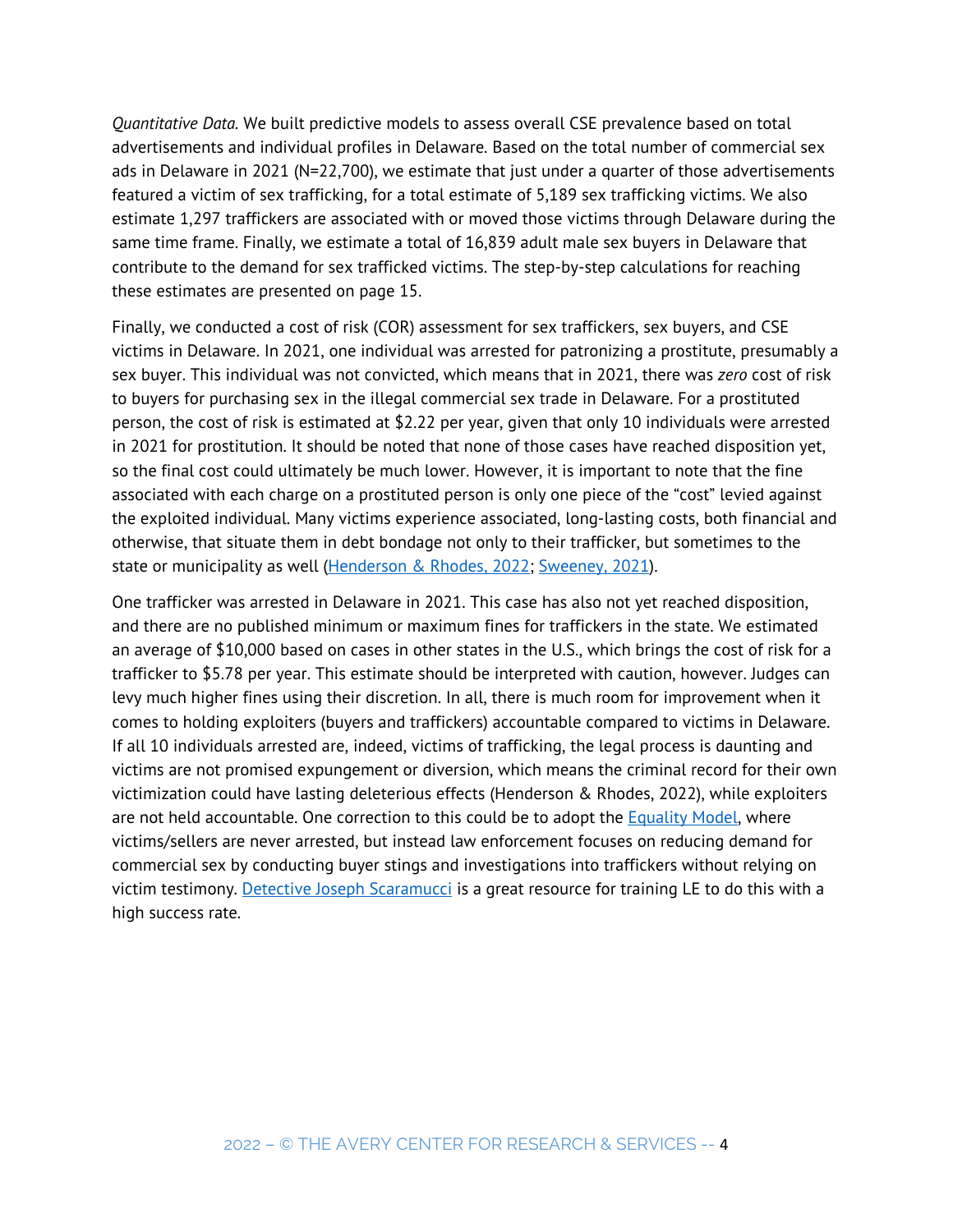### **METHODS & SAMPLING**

A variety of methods were utilized to gather data for this report. We performed content analysis on (1) social media accounts in our Avery Center network; and (2) sugaring profiles from 2 mainstream sugar baby websites. We also conducted 15 in-depth interviews with individuals involved in the CST in and around Delaware. Quantitatively, we built predictive models to assess prevalence of sex trafficking, buying, and victimization in the state, and we also estimated the cost of risk for being involved in the CST. We also utilized Rubmaps.com provide a snapshot of illicit massage businesses in Delaware, used web-scraping software to assess the total number of advertisements for commercial sex in Delaware for 2021, and we also utilized facial recognition software to locate sugar babies' social media accounts to perform outreach and advertise study participation.

It is important to note that while we did not gather data on our visit to Delaware in December 2021, we did spend two full days observing and conversing with incarcerated women via in-person outreach in Baylor Women's Correctional Facility and Hazel D. Plant Treatment Center. We compiled a few observations from our time visiting that contribute to the CSE landscape in Delaware, as we see it.

### *Samples*

1. The Avery Center's social network includes a community-based sample of adult women involved in the commercial sex trade (N>5000), including those under a trafficker's control. This network is over 10 years old and is managed by two Avery Center staff, both of whom have lived experience in the commercial sex trade and identify as sex trafficking survivors.

2. In August 2021, sugardaddy.com and Seeking Arrangements were scraped for individuals advertising or being advertised in Delaware. Many traffickers and trafficking victims utilize these websites and are increasingly used by both buyers and traffickers to groom potential victims as well [\(Henderson & Lundstrom, 2021\)](https://theaverycenter.org/webinar-the-bitter-truth-about-sugaring-and-onlyfans/). A sample of individuals was used to run through facial recognition software so we could identify individuals' social media accounts and add them to our network for outreach and study participation.

3. To advertise for study participation, we announced the opportunity for compensated in-depth interviews in both the social media network and we also utilized the platform *[Freedom Signal](https://freedomsignal.org/)* to do outreach directly to individuals advertising on commercial sex websites. From these efforts, we conducted 15 in-depth interviews with individuals involved in the commercial sex trade in and around Delaware. The final interview sample included individuals who had been trafficked inside Delaware (80%) and individuals who were familiar with the area, but had never experienced exploitation inside state borders (20%). Interviews were transcribed using rev.com.

4. Spotlight is a software platform used by law enforcement to recover victims using webscraping technology. This platform scrapes several online advertising venues for ads for commercial sex,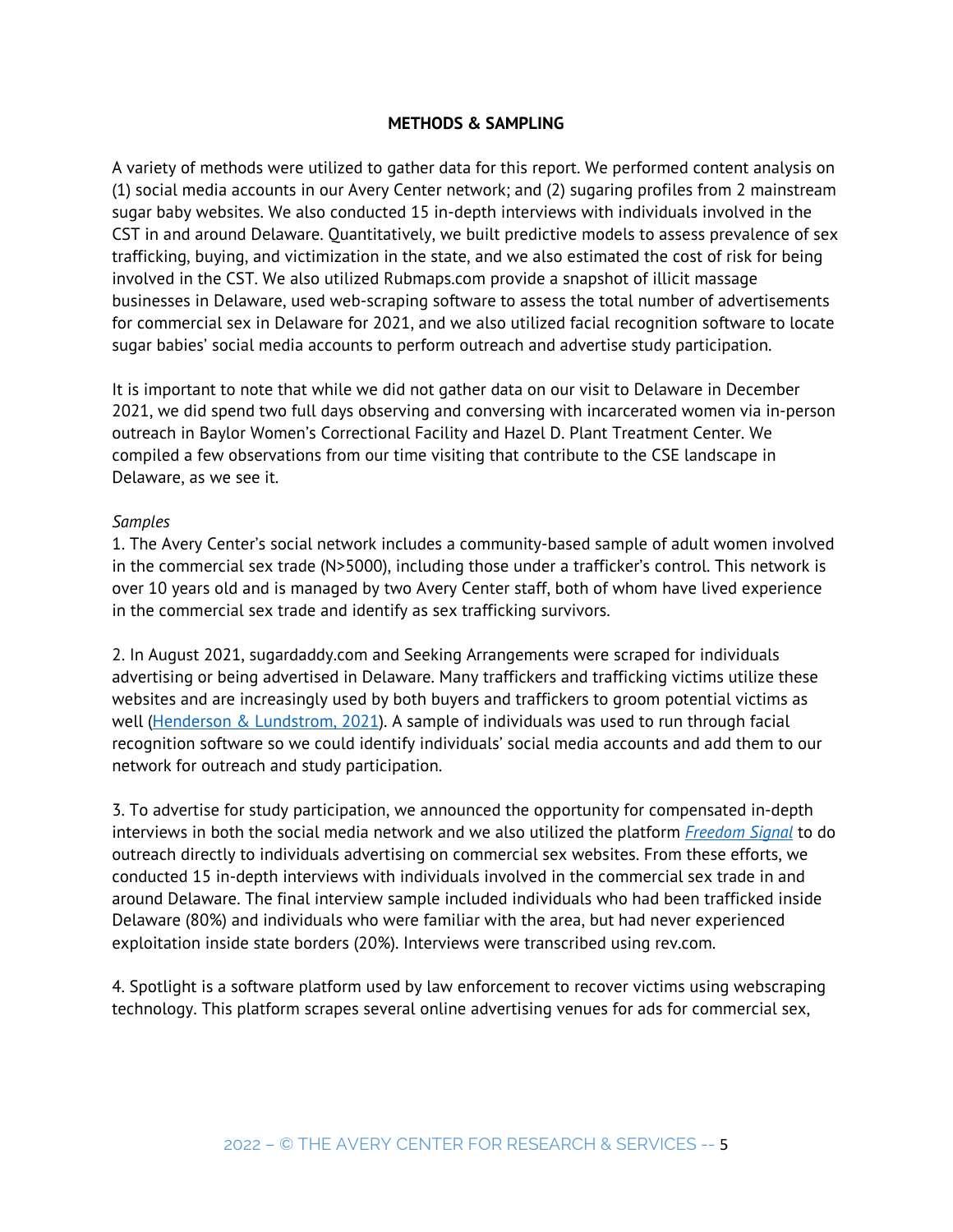and found Delaware-based advertisements on the following websites in 2021: AdultLook (N=19), AdultSearch (N=1,300), MegaPersonals (N=6,700), OneBackpage (N=344), PrivateDelights (N=157), SipSap (N=45), SkipTheGames (N=14,100). We used Spotlight as a starting point for estimating prevalence and also for the Cost of Risk calculations.

5. Cost of Risk data were provided by the Delaware Criminal Justice Council's Statistical Analysis Center (SAC). Maximum fine data were requested from the SAC, but we did not receive this information before this report was due. Thus, we imputed the traffickers' average fine data based on other states' information, and we obtained maximum fine data from publicly-available websites associated with the Delaware legal system.

6. Rubmaps.com is a website where sex buyers review their purchases of often-trafficked individuals at illicit massage parlors. On this site, buyers rate the transaction for quality, cost, and a variety of "service" related factors.

7. Though not an official part of data collection, we did anecdotally observe instances of sexual exploitation and associated overlap with drug abuse/use while we were conducting outreach workshops in Delaware correctional facilities in December 2021.

### **RESULTS: QUALITATIVE DATA**

### *CSE Landscape in Delaware*

Twenty-five percent of our sample had resided in Delaware during their exploitation, and one in particular provided insights that were corroborated with individuals who traveled there as part of their involvement in the CST. Lori, a survivor who had been sex trafficked both as a child and adult in Delaware, says:

Well, I think here's the thing, is we're 30 minutes from Philadelphia. We're an hour and a half from Atlantic city. We're 45 minutes from Baltimore. We're two and a half hours from New York. You could easily bring girls from New York to Delaware and back out. And then downstate is where we see a lot more of opioid issues. It gets very rural until you get to the beaches. And at the beaches, it's resort towns. And that's where I get worried because we get a lot of Eastern European brought over every summer in herds, bring them over. They make enough money to feed their family and put a roof over their family's head for the entire year. You know? So they go home and then they come back and they do it all over again. So yes, they are waitressing, but are they doing something else? I don't know. But it's a red flag when they don't speak English. You know? And you have a lot of beautiful girls who are... they're at least high risk.

This quote indicates multiple intersecting issues that make individuals in Delaware vulnerable to experiencing commercial sexual exploitation. The uniqueness of being so close to major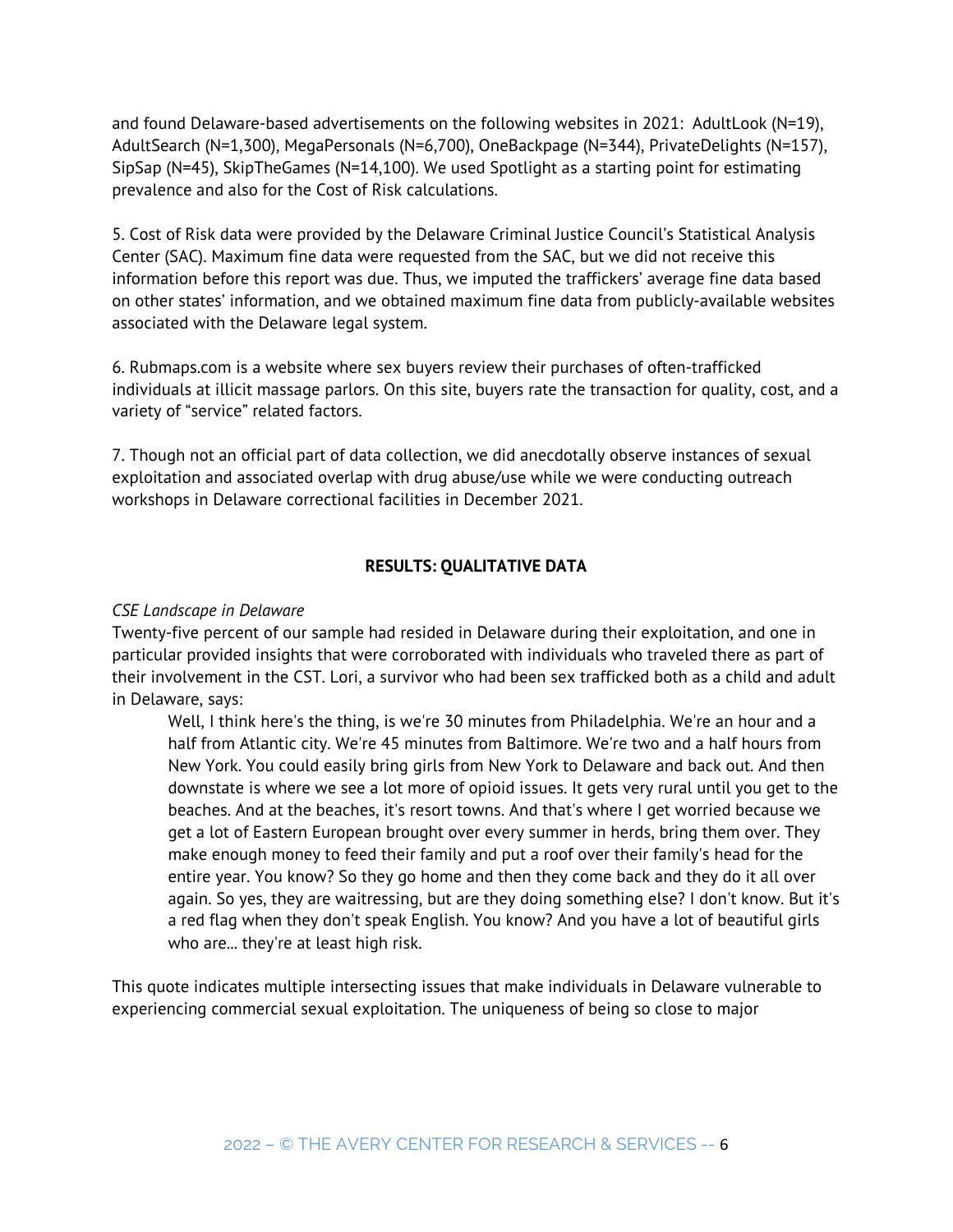metropolitan areas means traffickers have ready access to move victims between jurisdictions quickly. Additionally, given the existing literature on the overlap between drug and sex trafficking, it should be no surprise that this participant mentions opioid use as a risk factor. Recent research has honed in on how the drug and sex trades comingle, particularly in urban areas (Michaelis, et al., 2022). Lesser known is how drug use overlaps with CSE in rural areas.

The above comment about sex tourism in parts of Delaware might be cause for concern as well. Though understudied in general research on CSE and outside the scope of the present study, it would be worth investigating lesser known modes of advertising, such as Snapchat, Tinder, and Tik Tok to gain a better understanding of whether or not this participant's fears about European summer staff are at risk as well.

Travel patterns through the state were also an emergent theme in the data. Lori described her experiences:

So travel patterns, a lot of it was by private car because 95 was right there and it's easy to get on and off. But then also I've used Amtrak. I used Greyhound a little bit, but Greyhound was considered like a low class like you only did it if you really had to. But like Amtrak was no big deal at hop on and all off of there wasn't really any questions even when I was a teenager ish, it was just like, "Oh, she's a cute girl in a Catholic school uniform. Like she knows where she's supposed to be going or what she's supposed to be doing." When it came to the highways, and I haven't been back to Delaware in a while, but it was like going down local highways and then going into different neighborhoods and stuff. It was beach areas like Lous Beach or Cape Rehoboth a few times, taking the ferry back from Rehoboth over to Cape May in New Jersey, that type of thing, ocean city, Maryland as well.

She went on to say that much of her presence in these areas as a young girl went undetected because she thought people likely assumed she was on vacation with family:

A lot of it had to do around like the function of holidays or beach holidays. And so like if everybody was going to be in town like, "Oh yeah, of course, you're going to come this way." And some of it, it wasn't a big deal to have a teenage girl in a group of men if it was like a beach town and like, "Oh, she's somebody's daughter and that's why she's here."

The themes regarding travel and modes of transportation throughout Delaware provide interesting insight regarding important areas for prevention and intervention work. Tourist areas, bus stations, train stations all provide notable areas to advertise for signs of exploitation. It should be noted that the most successful campaigns target individuals involved in CST using less formal language (e.g., not asking riders "are you being trafficked?" but instead something along the lines of "what did you have to do to survive?"). [The Avery Center](https://askavery.how/survive/) has also run successful outreach campaigns on social media using less direct language and story-based narratives instead. These campaigns have utilized geo-targeting in partnership with global organization [Stop The Traffik.](https://www.stopthetraffik.org/stopapp/)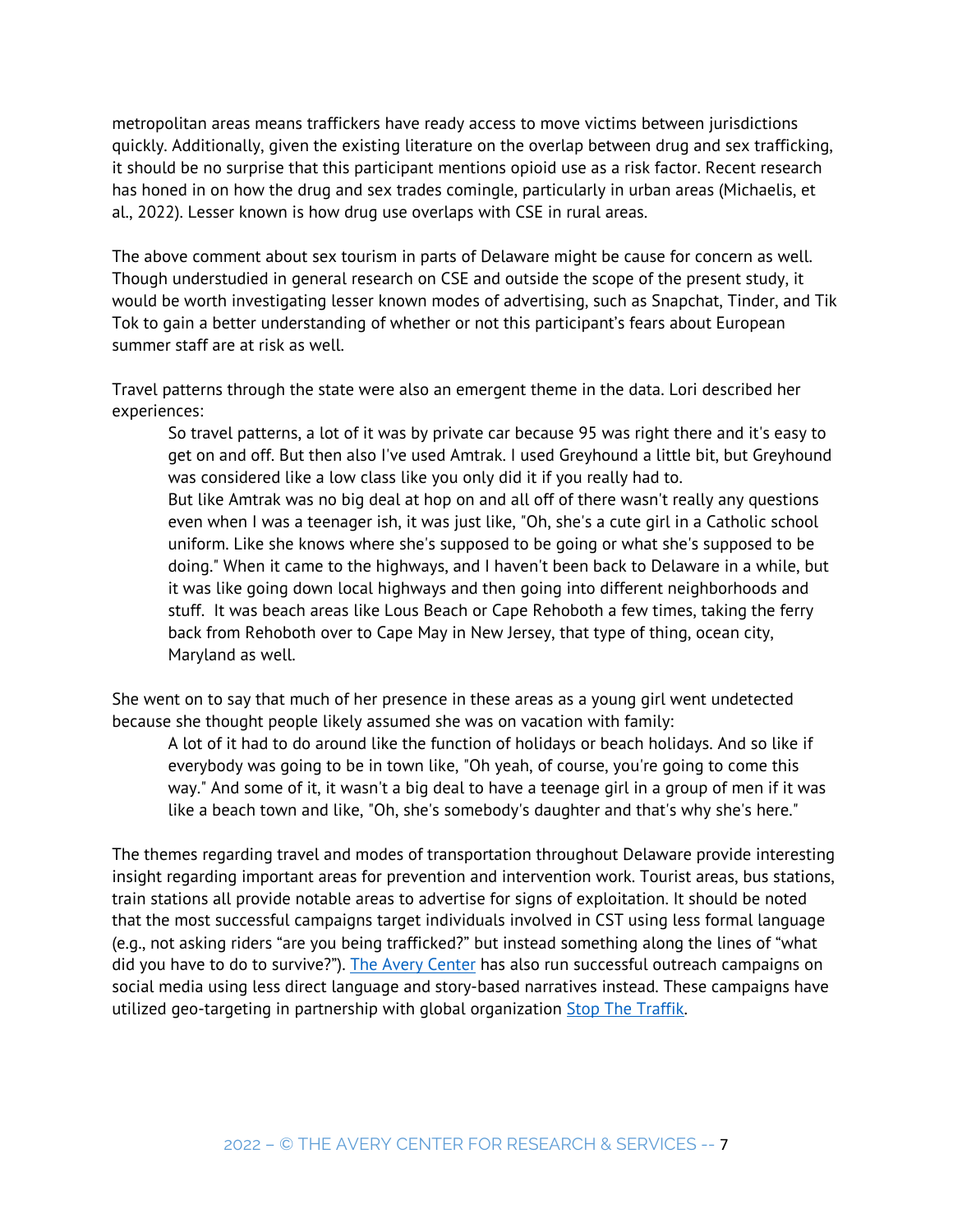Twenty-five percent of our study sample experienced familial sex trafficking, or sexual exploitation at the hands of family members. To provide more context into how these operations functioned, Lori details the network she was aware of as a minor:

So it was facilitated a lot on church property, but also in private homes that type of thing, sometimes conference rooms at different hotels that would just kind of depend because Delaware was so easy to access. I mean, that was from the time I was probably six until I was 18 and out of high school. I went to high school in Wilmington for two years, freshman and sophomore years. And a lot of it was in downtown Wilmington and then different houses sprinkled throughout the Wilmington area. Some in Dover, some towards the beach, like the Rehoboth area. Usually the biggest connection point was people that really wanted child porn. And they were willing to basically broker with my mom and like an uncle what they wanted to have in those videos and then my uncle would bring the camera equipment to wherever they said that they wanted to film it.

According to Lori, there is significant overlap between child sex trafficking and pornography. This matches another participant's experience. Amy says:

So my father/trafficker, and you'll hear me use the terms kind of interchangeably, so he was a missionary. So he traveled from church to church giving speaking testimonies. And so he would have recordings of himself, video recordings of himself, that he would sell of sermons, although sometimes those video recordings of sermons would not be, they would be of illicit material that he would be distributing.

Both Lori and Amy experienced familial trafficking inside of an underground, religious-based organization. In the following section, we discuss signs of abuse that were missed by individuals interacting with each of them.

#### *Trafficked as a Child: Signs*

Currently, Amy is an adult working in special education in Delaware. She has a vested interest in making sure that educators are properly trained on the signs of abuse and trafficking. Reflecting on her own experience, she says:

So it didn't really set off any red flags even though I can remember disassociating. I have one memory of like where they have the word banks and you would take the word bank and fill in the blank? I could not remember the word just from that space because in that amount of time, I would start to disassociate. And by the time I got down to the blank, I couldn't remember the word or I couldn't remember how to spell it. And my teacher was like, "Why do you keep misspelling the words from the word bank when they're spelled right there?" Well, it was because I was disassociating in that amount of time.

Though Amy's experience occurred in the 1980s and 1990s in a private school setting, there is still much to be gleaned from this experience. As Amy was discussing the above incident, she was describing the fear her mind was preoccupied with instead of thinking about her schoolwork. That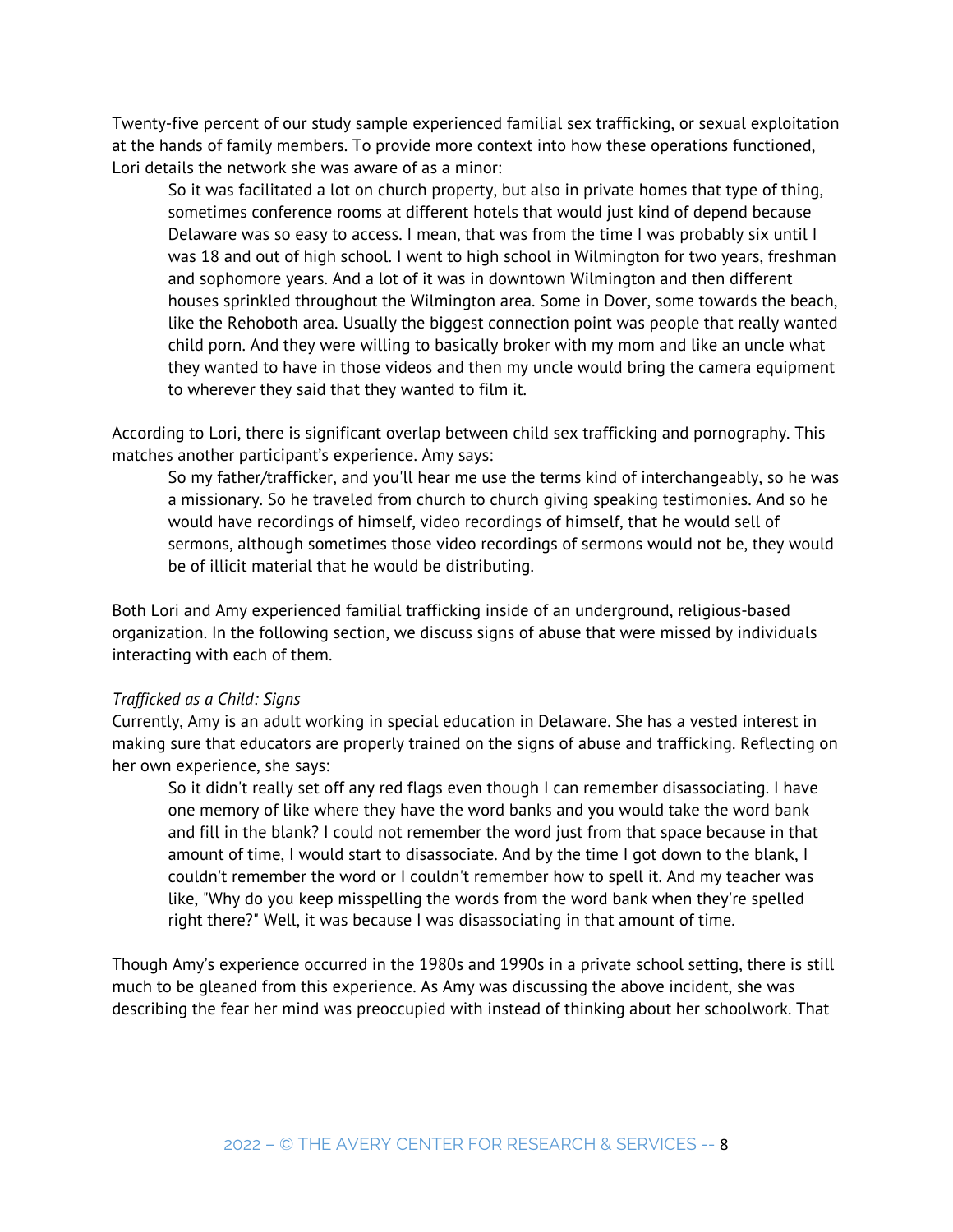fear centered on the sex acts she'd be forced to engage in after school, "worried that dad's going to have homeless men staying at our house for prayer meeting when I get home." It would make sense that educators be trained to pick up on signs of trauma, especially malnourishment (see below) and signs of dissociation.

Amy also discussed the importance of context, and how signs were ignored because they would have seemed so out of place in a private religious school where such serious issues are never discussed:

In the early days, I was in a private school, a private religious school, because we were able to get free tuition based on his pastor status, so a small Christian unsuspecting school with unsuspecting people. There wasn't even a school nurse. There was a principal who took our temperature, but I would just get sent back to class because I would... But yes, there they could have maybe picked up on at least the sexual abuse, I would think. But at some point, I was pulled out of school and homeschooled. And at that point, I really did not have contact with any professionals. I didn't really have contact with anyone except immediate family.

[Interviewer]: And that sounds intentional.

[Amy]: Yes. It was intentional because it happened the summer, it happened when I started to show some very intense physical signs of the trafficking, things that I think... You can't have a little girl who's claiming that there's blood in her underwear at school. That's not going to work.

Lori had a similar experience at her private school:

So I think the bigger thing with my intersection with school, I went to what would be considered one of those fancy all girls Catholic schools, where they pay like 6,000 a year for some top notch education. Really it wasn't. But anyway, so they think that they're paying for a service and that somehow makes them better than everyone else around. Because of that, a lot of the school staff, they would notice that I was coming in late. They would notice that I was super emaciated. I didn't have an eating disorder, they [her traffickers] wouldn't let me eat because they said the guys would pay more for looking like a kid.

They would think that I was angry and belligerent. And why am I not nicer? Because my family's so nice and my deacon granddad is so nice. And it was just kind of like, you're in deep shit and I told them the truth. And they were like, "You're very imaginative and we're just not sure why you're saying this about your family." And I'm like, "I just described my grandfather to you and you're going to tell me I imagined it."

Non-familial trafficking is hard to detect, even among juveniles. Familial trafficking, on the other hand, is even more difficult to detect because it happens in places and to people we least expect it to. And in Lori's case, it was written off as a behavioral problem. As mentioned earlier, geotargeted campaigns could be used to address these tragic oversights by engaging both educators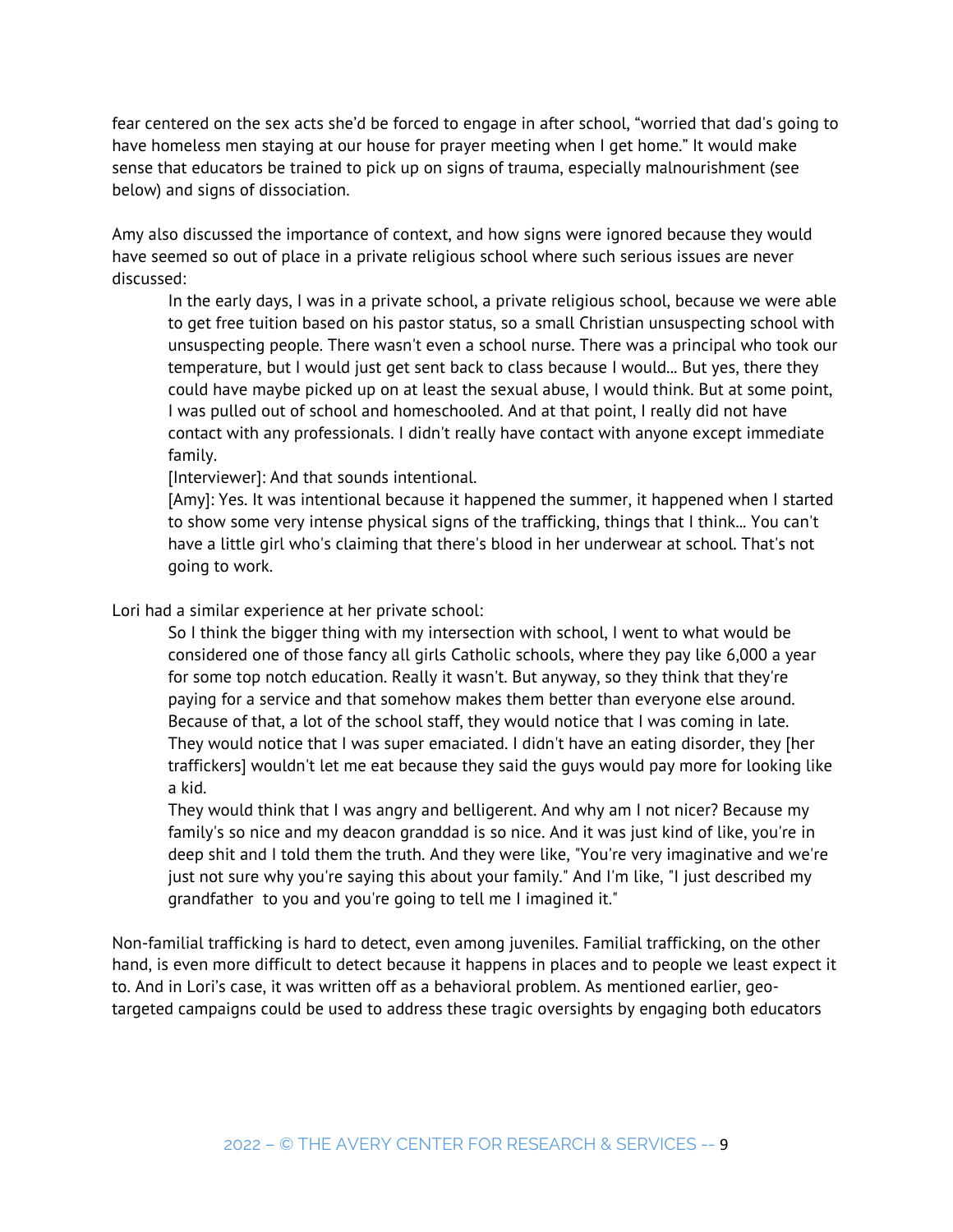and youth, in addition to trauma-informed training targeting educators as well as [prevention work](https://uprisingwyo.org/) with youth.

Ava experienced both familial and pimp-controlled sex trafficking in Delaware and for all intents and purposes, "fit the description" of a juvenile at risk for experiencing sexual exploitation. She ran away from home and "got sold a dream":

[My] main trafficker that I had as a young girl, he had his nephew who was the one who did the major recruiting and would... I had ran from home, didn't have nowhere to go. He offered me a place to stay, sold me a dream, and I fell for it because I was young. But, yeah, you know how that goes. That dream don't never last.

Based on these participants' experiences, even the victims who appear to need help because of other circumstances went overlooked.

For other adult trafficking survivors, hotel staff in Delaware missed an opportunity to ask more questions. Jamie described her experience in a hotel in Wilmington that ended horribly:

I was staying up late. I was trying to catch a few more dates to just make sure that I had my traps and that I had enough money to pay for my room and buy my weed and stuff like that, food, whatever. And the call came in probably around 1:30 in the morning. It was a white guy. He wasn't that far away. He wanted to see me for an hour. And I went through the whole…the screening process. And he checked out, everything seemed fine. I don't remember his name, but I do remember I was able to find him on Facebook and verify who he was. And I sent in my address, told him, like I used to tell everybody else, call me when you're downstairs. I'll tell you what floor to go to. Once you get to my floor, call me again. And I'll give you my room number, which I never actually gave anybody my room number, I usually poked my head out of the door and waved at them and they would come into the room and everything went smoothly until he came into my room and I asked him for the donation and he started getting really rough.

He kind of, he basically assaulted me. He was trying to rape me, but I was screaming. And then he started choking me. And when, I guess he thought I passed out, he started trying to rip my clothes off, but I kicked him and we got into an altercation to where he was throwing me around the room and telling me that I was going to do the date, whether he paid me or not. And I guess one of my neighbors must have complained to the front desk because within 10 minutes of him being in my room and I'm fighting this man, I got a knock on my door and he immediately stopped. And he just went, opened the door and he walked out and it was actually the security guards at my door. So in an attempt to be able to stay in my room, I told them that he was just a visitor who I was having a hard time with and, and he finally left. So they made sure I was okay. They wanted to know if I wanted to call the police. And I didn't because I didn't want them to know that I was working out of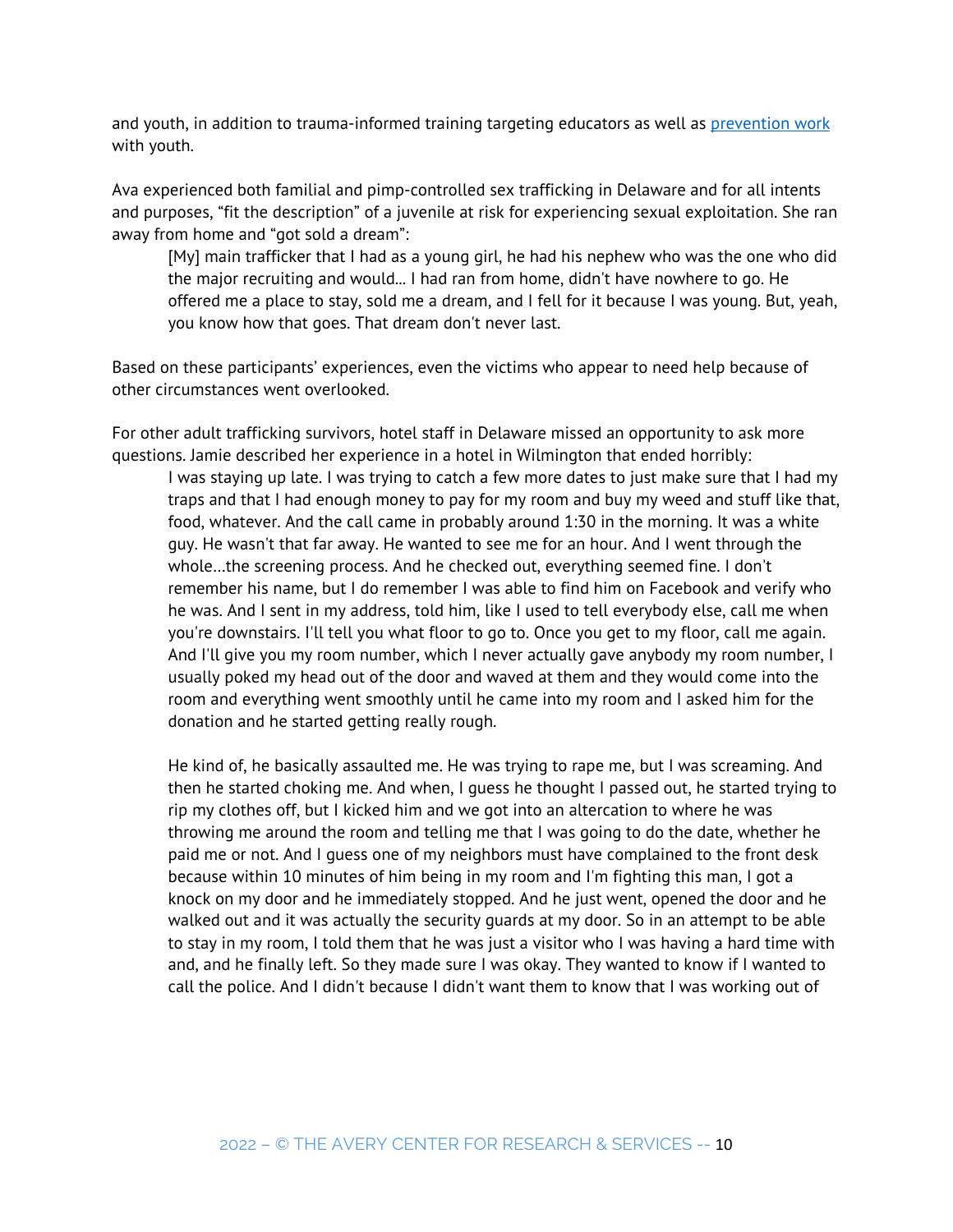my room. So I was pretty shaken. I cried. I didn't sleep. And the next morning by 8:00 AM, I had booked the flight back to California.

Jamie went on in the interview to say she never returned to the state because the trauma was too severe. She went on to be trafficked for several years after this experience.

Though most of the participants in this study did not indicate one particular demographic characteristic over another when asked about buyers, the theme of privilege came up several times. Lori said that her buyers, particularly while she was young, were middle to upper-middle class:

A lot of them were at least 50K a year, like 60, like where it's comfortable. It's not a lot, it's not excessive, but you're at some kind of comfortable level where you don't have to think about rent, you don't have to think about the mortgage, that kind of thing. Pretty much a lot of them were in some kind of finance role. So they were all college educated. There was some lawyers, there was a dentist or two, but by and large, a lot of them had something to do with the financial world. There was CPA, there was that type of thing, couple stock brokers and honestly I have some other names…they're just respectable family names in that local area.

The remainder of the sample indicated their buyers were mid- to upper-class men as well, which many attributed to the proximity to major metropolitan areas. Another participant indicated that the buyers she interacted with were very discreet, even moreso than any surrounding areas she'd been trafficked to. Marin says:

Yeah, I think more so people feel safer there. They're more so discreet with not wanting their family members to know stuff like that and just make sure it's a safe place to go to. Interviewer: So, if you had to turn tricks, if you had a choice, you would turn tricks in Delaware versus anywhere else?

Marin: Yeah.

Interviewer: Oh, really? Because you felt more comfortable and safer here, huh? Marin: Yeah. Nobody wants to get in trouble. They just want to do their business and go. Interviewer: Were they nicer to you?

Marin: Yeah, they was.

These findings could indicate a number of things; buyers could be wealthier and have more to lose, or they do not have to risk being caught (see the "Cost of Risk" assessment below), or it could be a combination of the two. Additionally, this victim likely has regular buyers who are fully screened, which is also a sign of high-frequency buying (e.g., more disposable income, which indicates more privilege).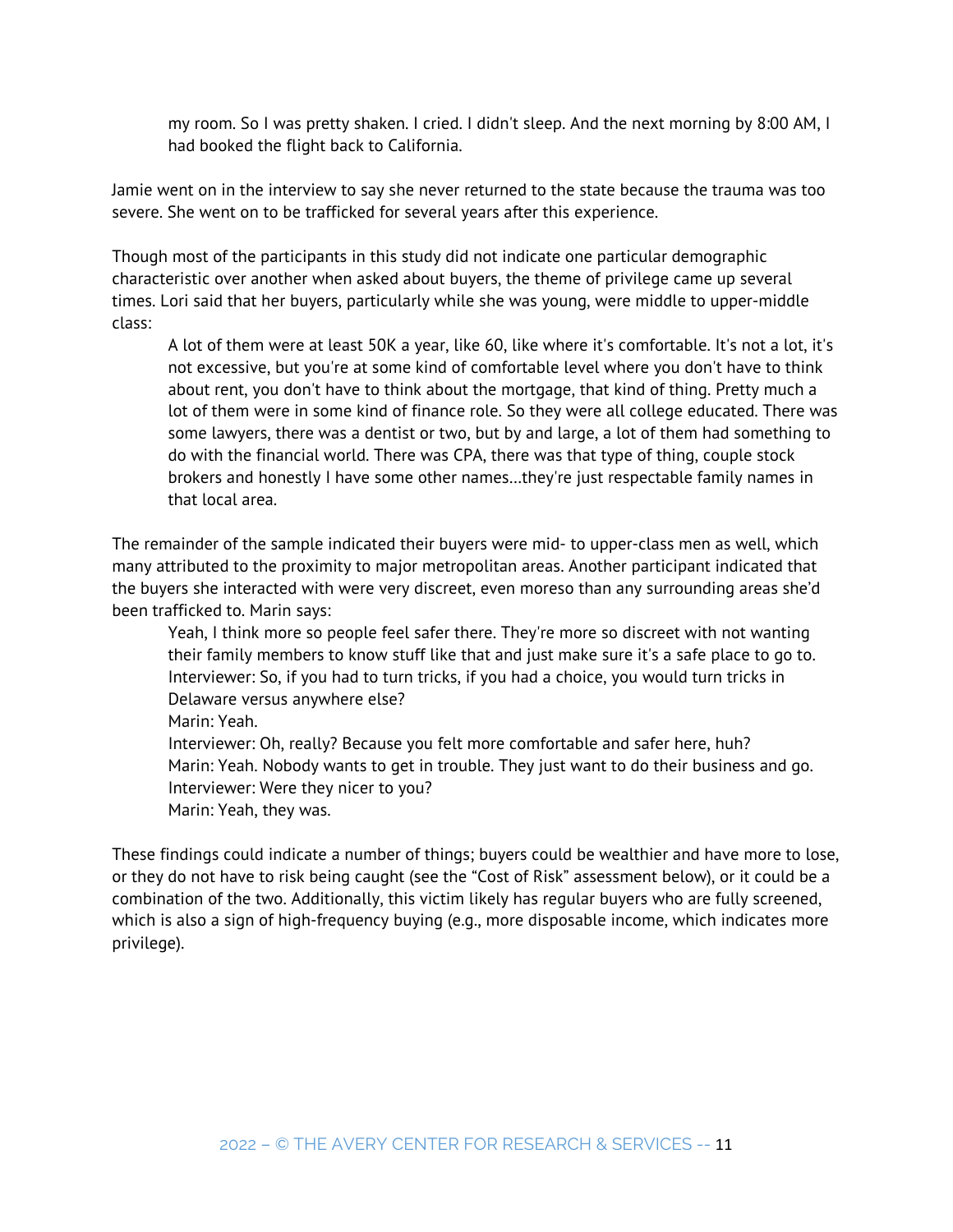#### *Financial Transactions*

Another theme that emerged in the data had to do with how money flowed as part of the criminal enterprise. Lori recalled how her uncle moved money through casinos in Delaware:

So they were usually arranged by my uncle. Generally speaking, everybody paid in cash, he would go to like different casinos and stuff. And he had an arrangement of how he would be able to get that money back and not have it be... It would be under 10,000 so he didn't have to report it. It would always be under 10,000, that kind of thing…

Every once in a while somebody would pay in check, but you had to be like super special and it wasn't a typical and it was usually like one of those bank checks where like they guarantee the funds, that kind of thing. But they didn't really want to have a lot of that kind of paper trail. They wanted to be able to explain it. So cash was easier and they just figured out different ways to or people always pay them in cash for whatever. And then nobody really questioned it.

I'm trying to think. I'm convinced that he had some arrangements with some banks because my dad worked at the stock market. I think that there was a piece there. I don't really understand it necessarily, but like we used to put money in safety deposit boxes of the different banks. And then when the dust kind of settled and cooled off, he was like, "Okay, now I can put it into something else" and that type of thing.

Lori also recalled how busy finances were at the end of every calendar year, a fact she is trying to make sense of to this day:

Lori: With the banking stuff, it was a lot of the transactions especially around like right before, like December 31st, it always seemed like there was a lot of stuff that would happen before the end of that year. It always had something to do with that December 31st thing usually.

Interviewer: Interesting.

Lori: Like they would give more money. There would be more activity right around then. And I never really understood why except I think that they somehow were trying to lower their tax bracket and make contributions. But technically because we were associated with the church, I'm sure that there was always some donations and stuff to make it look more acceptable.

Interviewer: I was just going to ask, do you think that cash flowed into the church or out of the church?

Lori: oh yeah.

#### *Interactions with LE*

One final theme that emerged from the data included how study participants were treated by law enforcement. It is important to note here that the findings in this report are not unique; many survivors in our larger studies indicate the same types of interactions with LE. In general, if LE have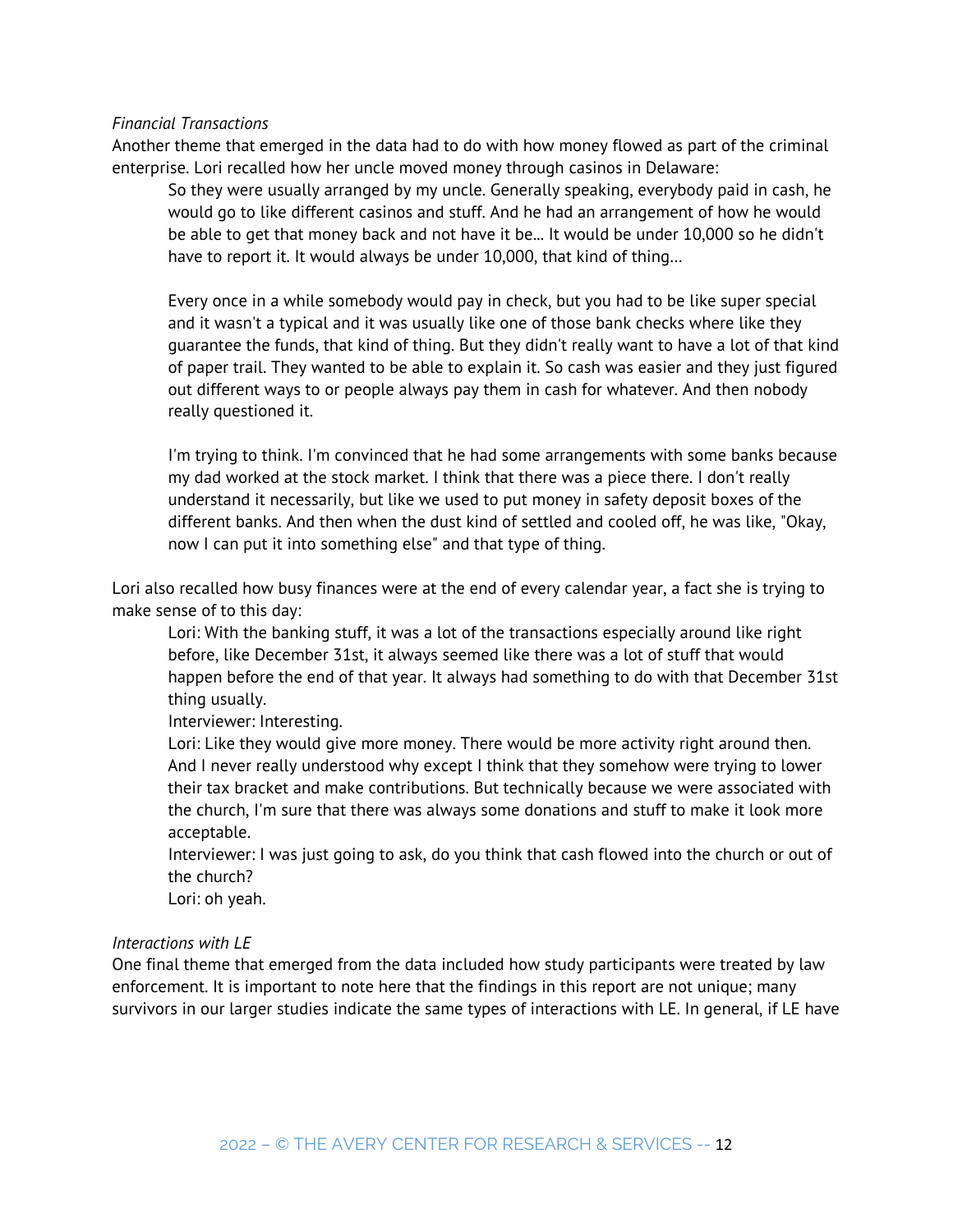not been trained on sex trafficking or victimology, these trends are to be expected. Additionally, they can be addressed with further training.

Charity describes the lack of empathy:

I've had a few interactions with the police. I've been through a couple of things. They didn't treat me bad, but sometimes they do look at you differently because of the lifestyle you're in. I wouldn't say they treated me bad, but I've been pressed by cops a little bit. They try to get information out of you and all that. But it definitely put a bruise on my ego to have to go through that, because they look at you different. They don't look at you as a normal person… They don't understand how you end up in that life. A lot of people go through things in their childhood and their past, and the environments they grow up in just automatically gets them in that situation.

The police don't care at the end of the day. I mean, I've been a lot of places they say they're doing all these things, but you got all these new laws that are supposedly going into effect in different places and it's slow moving. They're slow to act on it, and at the end of the day, sometimes they seem to be making a choice and they're choosing their life anyway, so they don't really care what you do. Well, she's choosing it. She could leave him if she wants to right now. Well, that's not really how it goes, but I mean, you know better than anybody else that we can't convince nobody of the life we lived or what it really is like until they live it. No matter how much we try to...

Ava describes her interaction and summarizes the lack of being able to see the situation for what it was, though she admits she did not tell the full story for fear of retribution from her trafficker:

I only really ever had one real interaction for me with the police in Delaware. It's just they didn't listen to me. But obviously I didn't tell the whole truth, like everything. I didn't come around and say whatever, but at that time I had a big giant bruise on my neck, and I had a slightly black eye or whatever. They didn't even ask about it, question my bruises or my eye or anything. He was telling them, "Oh, she just has really bad anxiety and she's bipolar." They just went with his story, what he said. Just led with that, "Oh, she's crazy thing." She probably had a little attitude or flipped out or whatever. But they had been called to the hotel three times. I don't understand sometimes they didn't do much of anything. But, now that I'm looking back, I'm out and I've been working obviously in my own city and working with the law enforcement. There's not enough training that's been done with a lot of law enforcement for them to even know what to do. They don't even know what the hell is going on. They don't know.

#### *Drugs*

Other interactions with law enforcement had to do with drug interdiction or patrol officers interacting with or responding to individuals involved with drugs. Again, though we did not collect official data during our time visiting Delaware's correctional facilities, many of the individuals we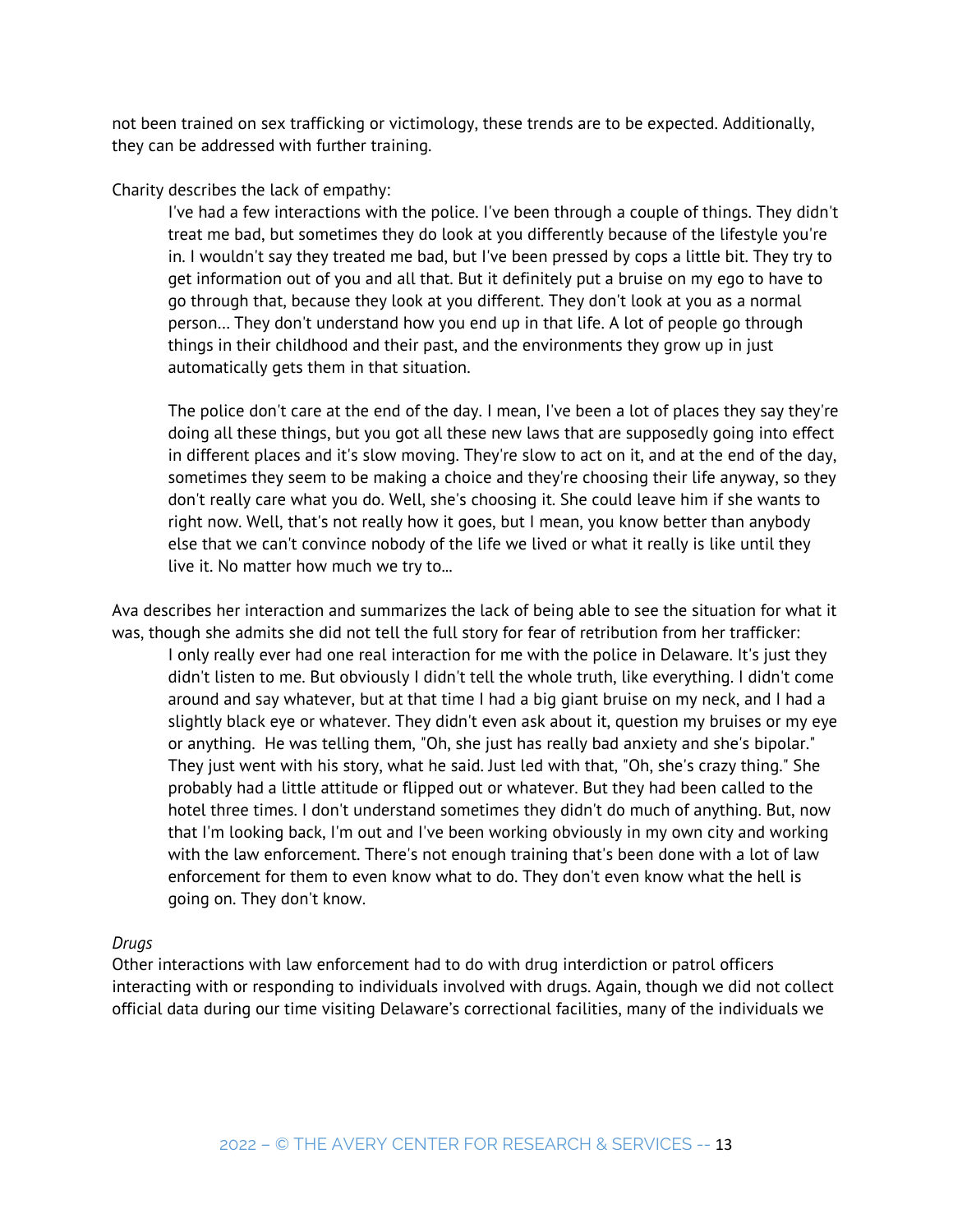spoke with indicated that they had been incarcerated on drug charges and only during our visit made the connection between their experiences in the drug trade and their realization that they also experienced commercial sexual exploitation simultaneously (Michaelis, et al. 2022)<sup>[3](#page-14-0)</sup>. A more in-depth study exploring these overlapping realities in Delaware would be illuminating.

Charity described the intersection of drugs and being involved in the sex trade, and how difficult it was to find an organization that would be a good fit for treating both:

I mean, the relapse rate is high. Then, at the end of the day, there's no long term organization for survivors afterwards. You have to be in crisis or in dire need for someone to even help you. I've been there. I've had girls reach out to me from everywhere when I was working in the non profit sector. I had no funds to give them. What do I tell them? Girl, do what you've got to do? I mean, I didn't even know what to tell them. That's the same way I felt. Nothing out here for me. What am I supposed to do? It's nothing for me.

Similar to our interactions with inmates in DE, many did not know they were victims of sex trafficking, much less have awareness that services existed for people like them. Continued, consistent outreach in facilities throughout the state could go far in closing these gaps.

l

<span id="page-14-0"></span><sup>3</sup> This trend is explored in depth in a paper forthcoming in *Urban Crime: An International Journal's* special issue on "Human trafficking and Urban Safety: Exploring pathways to prevention, protection, partnerships, and beyond."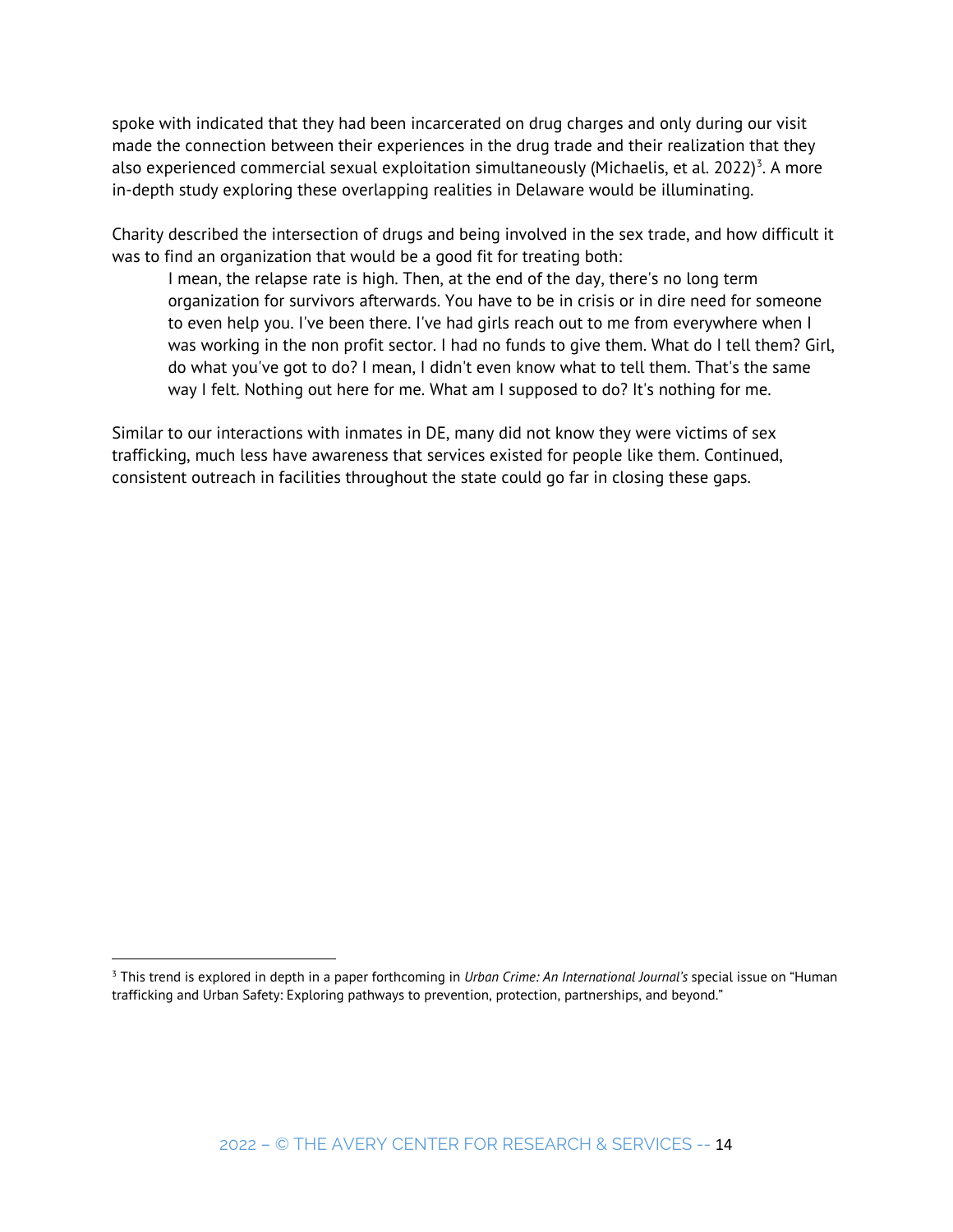# **RESULTS: QUANTITATIVE DATA**

# *Rubmaps*

 $\overline{\phantom{a}}$ 

As described earlier, Rubmaps.com is a website that exists so that sex buyers can review their purchases in illicit massage businesses. Our analysis revealed a total 136 businesses in the entire state; however, only 37 of the businesses had reviews from buyers that were less than 12 months old. As a publicly-available website, we would encourage law enforcement to begin informally investigating these businesses as potential sites for labor *and* sex trafficking.

# **Prevalence and Cost of Risk for Engaging in the Commercial Sex Trade: Delaware 2021**

While data on the prevalence of sex trafficking victims, buyers and traffickers remains scarce, the economic impact of this industry can be estimated with some validity. The International Labor Organization estimates that sex trafficking generates \$99 billion per year globally (ILO, 2014). Yet, few scholars have attempted to calculate the overall cost of risk to traffickers, buyers and sellers/victims as a way to better understand how and why this industry flourishes. In 2009, economist Siddarth Kara built an economic estimation model to gauge the cost of risk of trafficking individuals for commercial sex in seven different countries, including the United States<sup>[4](#page-15-0)</sup>. Using traditional economic theories of risk and reward, Kara suggested that it is vital to attack the industry's "immense profitability…by inverting its risk-reward economics; that is, by making the risk of operating a sex slave operation far more costly" (p. 200). This approach is useful, though admittedly crass. Yet, Kara describes the commercial sex industry for what it is:

a mature, multinational corporation that has achieved a steady-state growth and produces immense cash flows … [and] has four components: a product (the victim), a wholesaler (the trafficker), a retailer (the slave owner/exploiter), and a consumer (pgs. 17, 202).

Since sex trafficking is an illegal enterprise, accounting for the cost of risk should any involved party be arrested, convicted, and fined is key. Further, it can help policymakers, law enforcement, prosecutors, and others approach this industry more efficiently – by raising the cost of risk for exploiters, while reducing harm to victims, in an effort to truly put traffickers out of business.

Using Kara's models, Lundstrom (2019) calculated the cost of risk to a U.S.-based trafficker for doing business based on total arrest records, the chance of conviction and the maximum federal fine. At the federal level, the cost of risk to a trafficker for conducting business in the U.S. was \$730 per year (Lundstrom, 2019). However, given the varied economic and criminological

<span id="page-15-0"></span><sup>4</sup> Kara's estimate was based on street-level, or outdoor, prostitution only and therefore was limited in scope. In 2021, much of the commercial sex trade is facilitated online, so our estimates account for these shifts. As one example, in his model, he valued one commercial sex act in the U.S. at \$30, which is a gross underestimate (Dank et al., 2014; Henderson & Rhodes, 2022).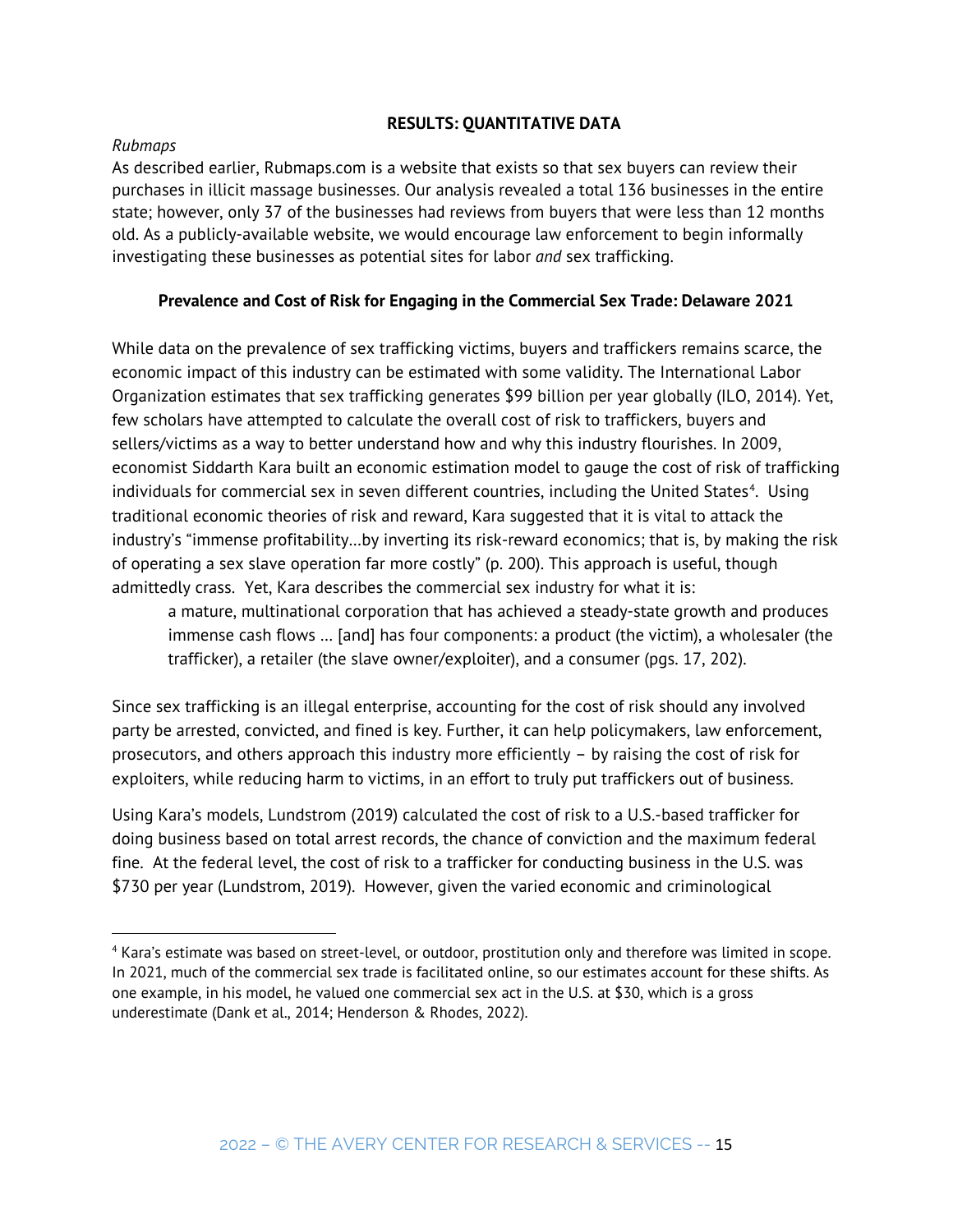landscapes that exist across the U.S. when it comes to commercial sexual exploitation (CSE), it is vital to localize these estimates to account for differences between jurisdictions. Demand for commercial sex can vary widely across the U.S., as can law enforcement approaches and justice system responses to pursuing and successfully prosecuting such activity. A full picture of why the commercial sex trade is so profitable necessitates taking into account the localized cost of risk to criminals for offending and conducting business, not to mention the long-term impact – economic and otherwise – on their victims.

Below, we adapt Kara's (2009) model to predict cost of risk to all involved parties by examining local law enforcement and justice system responses to addressing sex trafficking in Delaware.

### **An Economic Approach to Risk Estimation**

### *Why Focus on Cost of Risk?*

Kara (2009) explains systematically how traffickers maintain their exorbitant profit margin: The most effective way for any business to increase profits is to minimize costs. For most businesses, the largest operating cost is labor. …The greater the profits, the greater the demand for slaves. … They keep prices as low as possible to secure as many customers as possible, new and repeat. The operating costs of the business are low. … The retailer demands slaves because they elevate profits and expand the customer base by virtue of lower retail prices. The only vulnerability the retailer suffers is the illicit nature of his business. There is a cost if he is caught, but most slave owners are not targeted with aggressive investigation (p. 202-203).

To discourage traffickers, profit margins must be decreased substantially. Even though in many countries there are harsh punishments for traffickers, law enforcement and the justice system in general have yet to fully attack all sides of the industry. In any industry, demand drives supply and profit. The commercial sex trade is no different. We begin with predicting the extent of sex trafficking victimization, including estimated prevalence, value and profit in the state of Delaware.

### *Estimated Value of a Sex Trafficking Victim*

 $\overline{a}$ 

Every time a forced, frauded or coerced commercial sex act is executed, there are at minimum three parties involved: a product (the victim<sup>[5](#page-16-0)</sup>), a wholesaler/retailer (the trafficker(s), and a consumer (the sex buyer). To estimate the cost of risk to each party, we need to establish assumptions about the industry. First, research shows that on average, commercial sexual exploitation (CSE) victims are forced to earn roughly \$1000 (gross) per day for their traffickers. The cost of running the business to a trafficker is fairly inexpensive, especially compared to other

<span id="page-16-0"></span><sup>5</sup> Note that we are using the label "victim" because we are discussing individuals who experience force. fraud or coercion when exchanging a sex act for something of value (TVPA, 2000)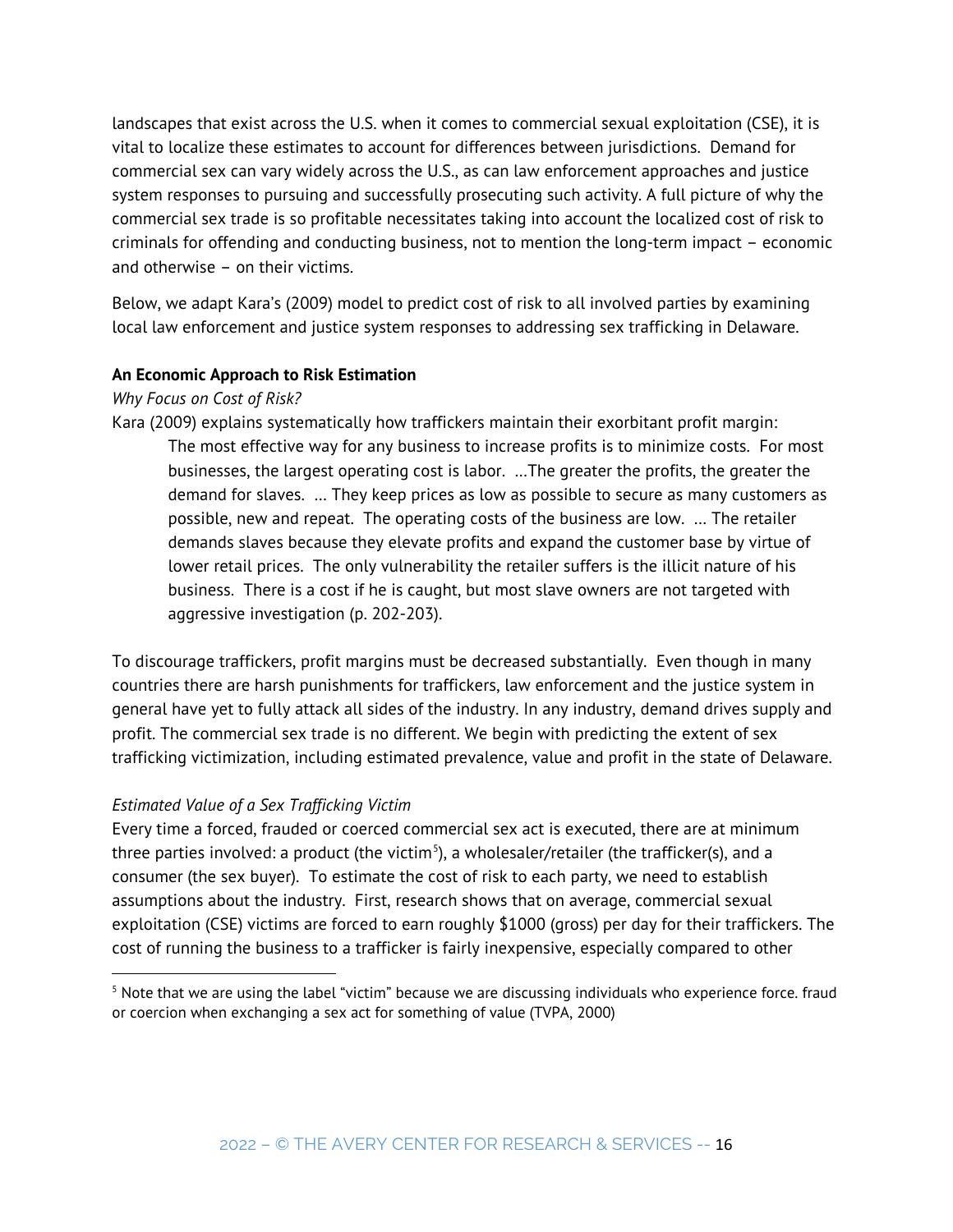businesses. On average, traffickers have the following overhead costs: hotel, food, advertising, condoms, grooming/clothing. Kara (2009) assumes about a 70% profit margin per victim.

Additionally, most research on domestic pimp-controlled sex trafficking suggests that victims do not get paid days off, and are forced to deliver that \$1000/day quota to their traffickers 365 days a year. Yet, to be conservative in our estimates, we suggest calculating the annual workday total at 260 days to account for incarceration, illness, hospitalizations, assault or other forms of violence. Thus, we estimate that victims in Delaware are valued at roughly \$182,000 per year:

EV (Estimated Value) = (\$1000 $^{\circ}$  -\$300<sup>7</sup>) × 2[6](#page-17-0)0 = \$182,000 profit per victim annually

# *Predictive Modeling: Sex Trafficking Victimization in Delaware*

In Delaware in 2021, a total number of 22,700 advertisements were posted online for commercial sex. Additionally, a total of 6,653 individual profiles existed across commercial sex advertising platforms in the state. These online advertisements do not all represent trafficking victims; some are selling sex of their own volition and do not have third-party traffickers. To account for this, we weighted these data according to best estimates provided in empirical research, which shows that approximately 89% of all commercial sex providers report they would prefer to not be selling sex and feel forced, frauded or coerced into doing so (Farley et al., 2004). However, it is worth noting here that some find this to an overestimate. To correct for that, we half Farley's estimate to provide the most conservative possible scenario to adjust for the number of consensual sex workers with online profiles. This translates to 5,189 total victims in the Delaware in 2021.

Using the estimated number of victims in Delaware using these sources, we conservatively estimate each victim is forced to engage in 5 sex acts per day for 260 days per year. Thus, the total demanded commercial sex acts from sex trafficking victims in Delaware is calculated as follows:

5189 victims × 5 (acts per day) × 260 (days/year) = 6,745,700 demanded commercial sex acts per year per victim in Delaware

Having established this baseline, we can predict the cost of risk (COR) to sex traffickers, sex buyers and sex trafficking victims below.

*Predictive Modeling: Sex Traffickers in Delaware*

 $\overline{a}$ 

<span id="page-17-0"></span> $6$  An average nightly quota per trafficking victim is \$1000.

<span id="page-17-1"></span> $7$  Traffickers carry a daily overhead cost of \$300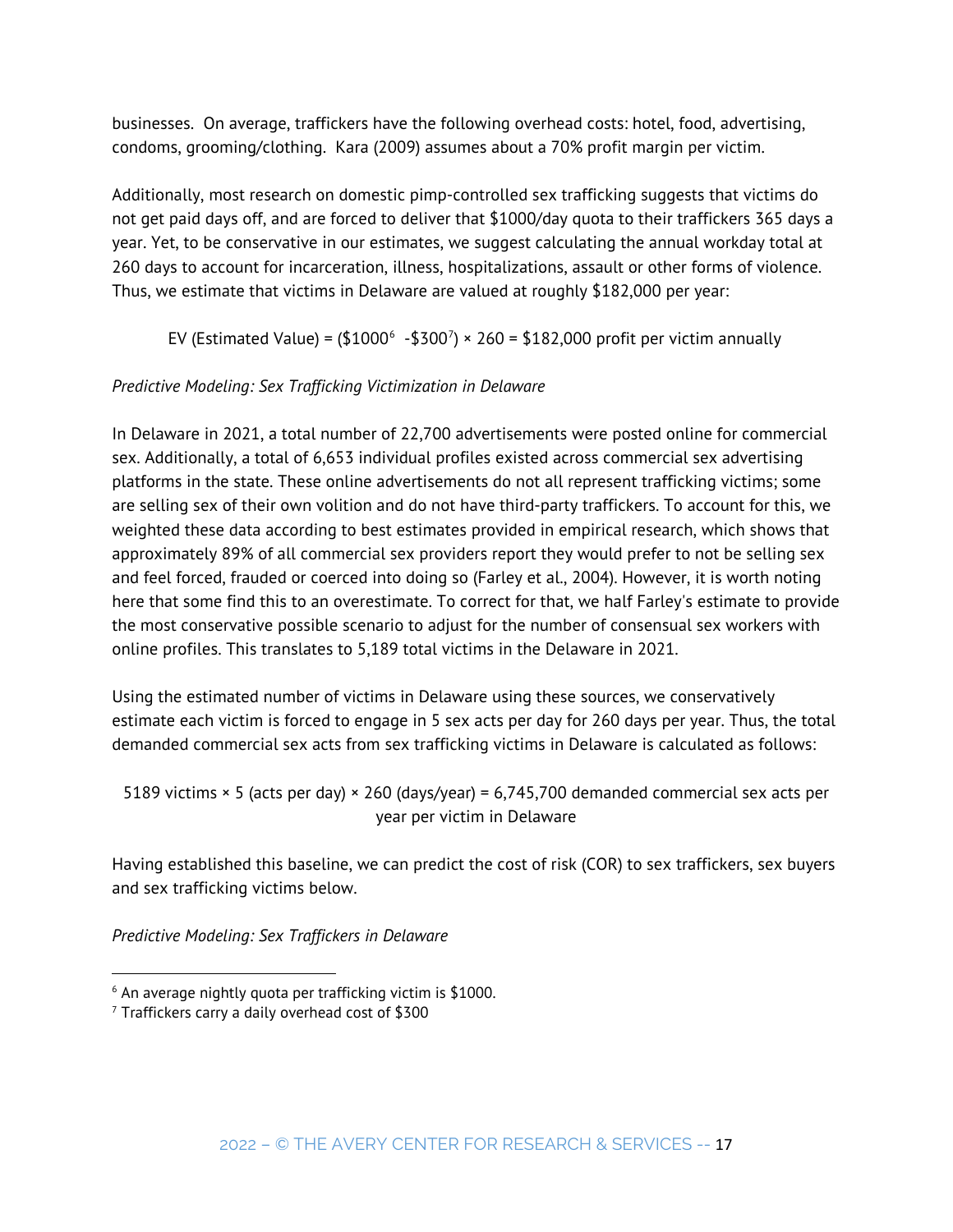Calculating the number of traffickers operating in a given area is fairly straightforward, as research suggests that the average trafficker has between 4-8 victims (Kara, 2009; Nichols, 2016). We use the median number for this calculation (6) to predict an average of 1,297 traffickers exploiting victims in the Delaware area each year. It is important to note when considering this range that traffickers move victims through Delaware and are very likely **not** based in Delaware year-round. Assuming there are on average 1,297 traffickers in Delaware, we can estimate cost of risk for a trafficker to do business if caught. Note: fines for this crime are discretionary, and historically have varied based on the severity of the case (e.g., if a minor was a victim). Thus, we impute \$10,000 here as a placeholder, assuming the majority of the victims we are identifying using our estimates are adults and not minors).

### **TRAFFICKER COST OF RISK = CHANCE OF ARREST X CHANCE OF CONVICTION X FINE**

Chance of Arrest= Actual Arrests Made Actual Acts Committed

Chance of Conviction= Actual Convictions Total Trials

 $(1/1297)$  x  $(.5/1)$  x  $(\$10,000) = \$5.78$  per year

Using the above predictions and estimating the fine allowed in the state of Delaware, at a 50% conviction rate, traffickers only need to put away \$5.78 per year to account for the risk of being arrested, convicted, and fined.

### *Predictive Modeling: Commercial Sex Buyers in Delaware*

Currently, the maximum federal fine for human trafficking is \$1.5 million. For solicitation or prostitution, fines differ based on jurisdiction but it can range from \$50 in West Virginia to a maximum fine of \$4,000 in Texas.

To predict the number of sex buyers in Delaware, we use the total adult male population as a starting point (N= 280,643). Research shows that on average, 6% of all men purchase sex in a 12 month period (Demand Abolition, 2018). This comes out to 16,839 sex buyers in Delaware in 2021.

In Delaware, 1 man was arrested with a prostitution charge in 2021, and he was not convicted. The maximum fine for a misdemeanor charge for buying sex is  $$575<sup>8</sup>$  $$575<sup>8</sup>$  $$575<sup>8</sup>$ , one third of the cost for the victim/seller, who is theoretically engaging in the exact same commercial sex act. Though we cannot truly compute this statistic based on 2021 data, even if we assumed this buyer was

 $\overline{\phantom{a}}$ 

<span id="page-18-0"></span><sup>8</sup> [https://sharedhope.org/PICframe7/reportcards/PIC\\_RC\\_2017\\_DE.pdf](https://sharedhope.org/PICframe7/reportcards/PIC_RC_2017_DE.pdf)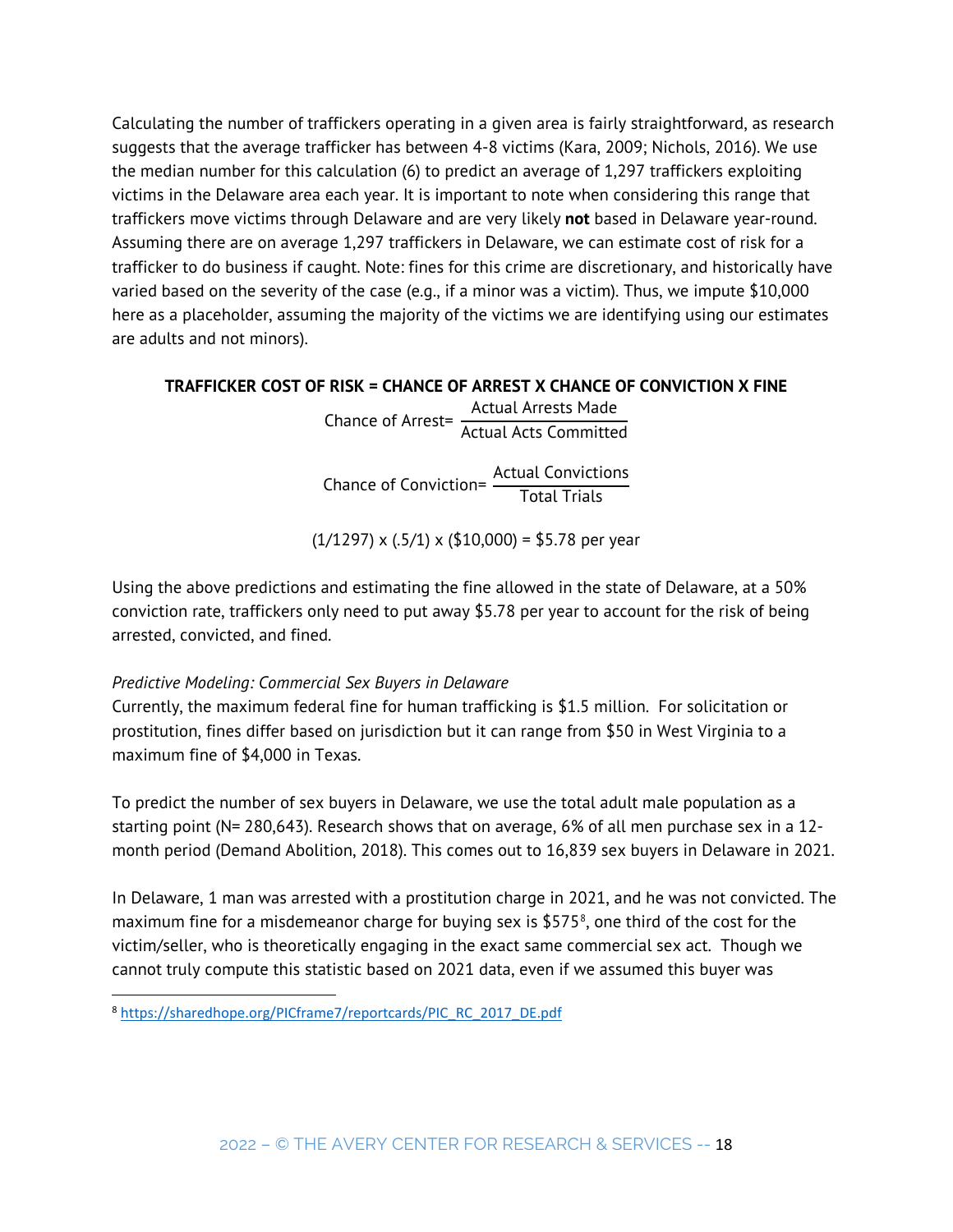convicted and had to pay the \$575 fine, we cannot compute the cost of risk because the sheer number of demanded commercial sex acts is too high for the calculation to be meaningful.

It is important to note here that legislators in Delaware are introducing legislation to rectify this gap [\(HB 347\)](https://openstates.org/de/bills/151/HB347/), which we commend and hope for a positive outcome that holds exploiters more accountable for their actions.

# **BUYER COST OF RISK = CHANCE OF ARREST X CHANCE OF CONVICTION X FINE**

Chance of Arrest= Actual Arrests Made Actual Acts Committed

Chance of Conviction= Actual Convictions Total Trials

 $(1/6,746,142)$  x  $(1/1)$  x  $(\$575)$  = \$0.000085 per commercial sex act

# *Total Victim Arrests*

In Delaware, 10 women were arrested with a prostitution charge in 2021. Though these cases have not yet reached disposition, we estimated the maximum possible penalty at a 100% conviction rate, with the fine of \$1,150, we can calculate the total cost of risk to a sex trafficking victim for engaging in commercial sex acts against their will.

# **TRAFFICKING VICTIM COST OF RISK = CHANCE OF ARREST X CHANCE OF CONVICTION X FINE**

Chance of Arrest= Actual Arrests Made Actual Acts Committed

Chance of Conviction= Actual Convictions Total Trials

 $(10/6, 746, 142) \times (10/10) \times (\$1,150) = \$2.22$  per year

Table 1 below presents a side-by-side comparison of buyers, traffickers, and victims for engaging in the commercial sex trade. It should be noted here that actual *choice* to engage in the commercial sex trade lies only in the hands of buyers and traffickers, yet their cost of risk is negligible. In fact, using the data above, victims are ten times as likely to be arrested for engaging in a commercial sex act—a crime that requires two parties, in theory. Yet, the buyer's cost of risk is zero. The majority of research on sex trafficking victimization reveals that victims do not earn any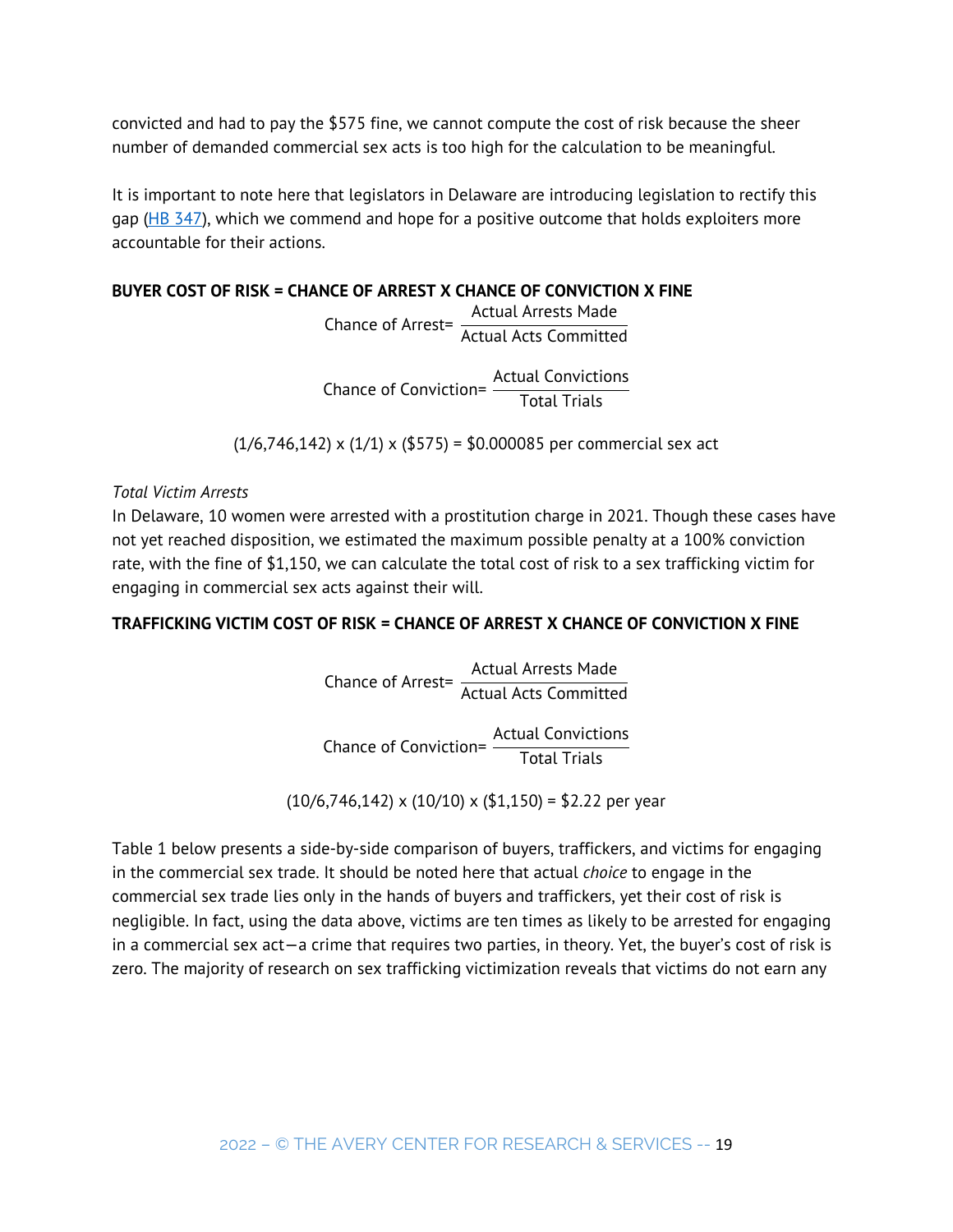of the money that is exchanged for sex. How are victims supposed to account for the cost of risk for engaging in a forced, frauded, or coerced sex act? It is, simply, impossible.

|                | Fine      | Cost of risk per year |
|----------------|-----------|-----------------------|
| <b>Buyers</b>  | \$575     | \$0                   |
| Traffickers    | <b>NA</b> | \$5.78                |
| <b>Victims</b> | \$1,150   | \$2.22                |

*Table 1. Cost of Risk to Traffickers, Sex Buyers and Victims/Sellers in Delaware (2021)*

Though it could be argued that pimps may bail out their victims, this is not always the case. In addition, these immediate financial costs of engaging in the sex trade as a "seller" do not even take into account the long-term psychological, social and physical toll that has been clearly documented in research (Farley, et al., 2004).

Part of this discrepancy in cost of risk can be attributed to the fact that victims engage in anywhere roughly 10 transactions per day, which raises their risk of arrest up to tenfold when compared to sex buyers. Buyers typically will purchase once in a day, and certainly not every day; the average is 1-2 times per month (Demand Abolition, 2018).

Additionally, it is important to point out the cycle of disadvantage that the above figures perpetuates for sex trafficking victims and survivors. CSE victims often originally become vulnerable to exploitation because of financial instability/poverty. If victims are arrested, convicted and fined during their exploitation, successful exit becomes increasingly difficult, if not altogether impossible, without legal assistance. Carrying the cost of risk that's higher than their exploiters only serves to accumulate deleterious disadvantage over time, perpetuating re-victimization and a lifetime of deprivation and trauma.

# **SOLUTION**

It is clear that the current practices create an insurmountable barrier to individuals successfully exiting exploitation. With the potential profit for a trafficker of upwards of \$200,000 per victim per year, and the cost of risk negligible, it is no wonder that domestic sex trafficking continues to flourish despite the Trafficking Victims Protection Act (TVPA), first passed in 2000. Below, we detail the components of The Equality Model, an approach that has been adopted in 9 countries as well as a handful of jurisdictions across the U.S. This model better protects victims from exploitation while simultaneously increasing the cost of risk for exploiters in the commercial sex trade.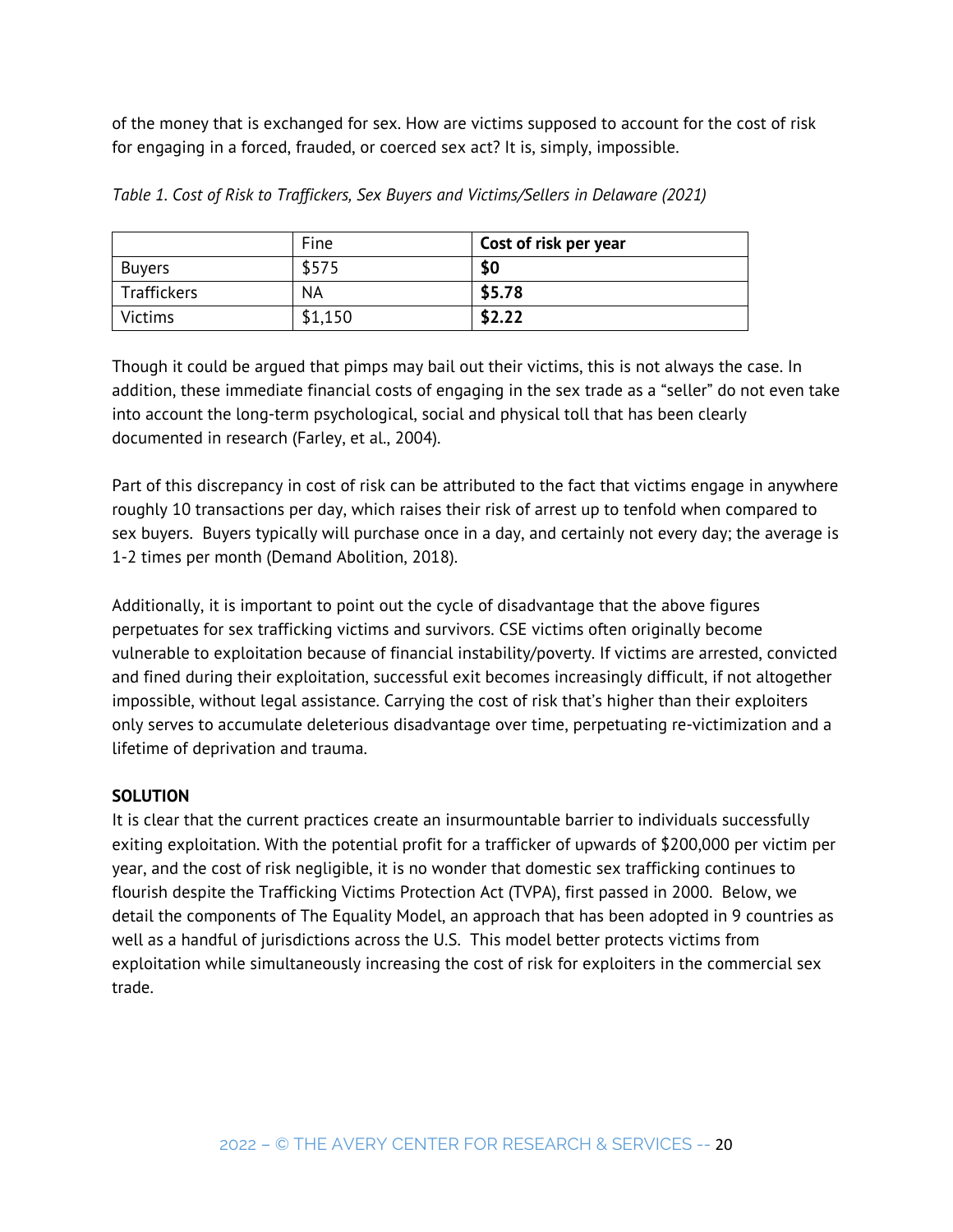### *The Equality (Nordic) Model*

The central focus of The Equality Model (EM) is to stop arresting sex trafficking victims for their own victimization, and offer services for successful exit and recovery. Tyler (2021) describes the Equality Model, sometimes referred to as the Nordic Model (which originated in Sweden in 1999), as:

asymmetric decriminalization which decriminalizes people in systems of prostitution but retains some sanctions against people who purchase sexual access to others and those who profit from the prostitution of others but who are not prostituted themselves (i.e. pimps) (p. 69).

Originally, this model was introduced not only as a tool to combat sex trafficking and commercial sexual exploitation, but also as a way to promote gender equality (Bender et al., 2019). It also serves the purpose of shrinking the overall market for prostitution. In practice, law enforcement continue to criminalize individuals who purchase or profit from commercial sex. According to the economic calculations presented in this paper, exploiters have a miniscule cost of risk for exploiting victims, which results in unchecked power that continues driving the market.

The Equality Model also provides exit programs in the form of social, psychological, and economic assistance to victims and/or those willingly selling sex to that they can transition out of the sex industry (Bender, et al. 2019; Ekberg 2004; Tyler et al. 2017). This model has operated in Sweden for over twenty years, and several other countries since 2000 have followed suit: Canada, Iceland, Ireland, Israel, France and Norway (Harkov 2018; Tyler et al. 2017). Several jurisdictions across the United States, including King County (Seattle), WA; San Francisco, CA; Brooklyn, NY; San Antonio, Waco, Forth Worth and Austin, TX; Boston, MA; Baltimore, MD, and other smaller municipalities have adopted this approach. Emerging evidence shows that the EM is promising:

The Equality Model is the most effective way to prevent vulnerable, marginalized women and girls from being exploited and harmed in the sex trade, and support those who wish to exit it. No other policy framework is as effective, because no other model targets the demand that fuels the sex trade so effectively (Bender et al., 2019, p. 25).

The purpose of this study was to establish a more thorough understanding of the commercial sex trade in Delaware as just one major metropolitan area where sex trafficking flourishes. Results indicate that a substantial problem exists when it comes to criminalizing victims and providing near impunity for exploiters: sex traffickers and sex buyers. Much work remains to be done, and both researchers and practitioners should take these foundational predictions into account when designing policy, establishing sound LE approaches, and providing victim services and outreach to help individuals escape exploitation and hold exploiters accountable.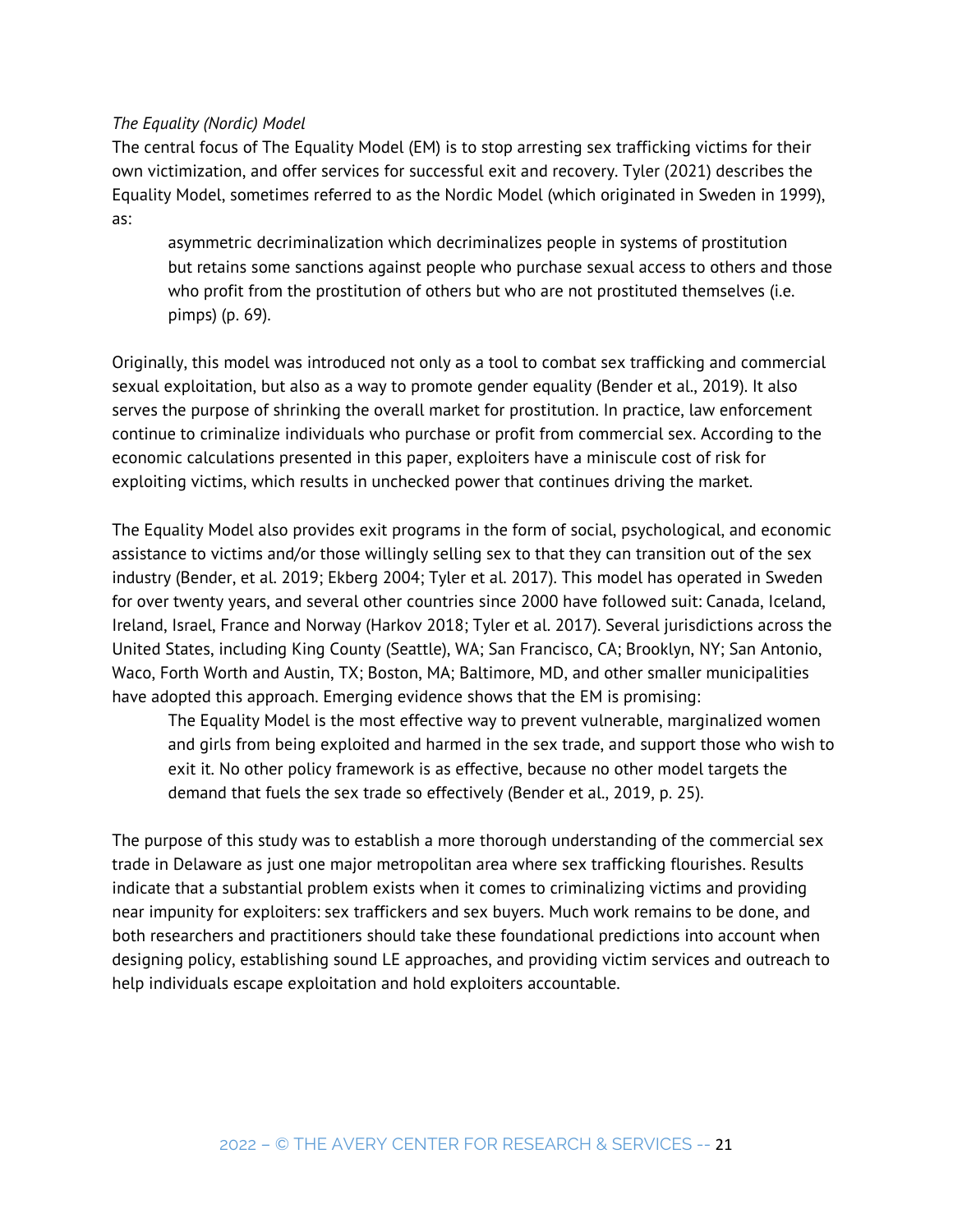#### **BRIEF RECOMMENDATIONS**

Based on our experiences visiting Delaware and conducting this research, we feel the council is on the right track. While the prevalence estimates provided here are *only estimates,* they do still provide a starting point for understanding how much activity is occurring in Delaware. We are confident that these data will inform policy, outreach, awareness raising, and overall engagement of the community in addressing this issue. We would encourage continuing outreach efforts in women's facilities as well as juvenile-serving facilities to continue to raise awareness among those populations about services available and how to spot signs of abuse. Additionally, our data reveal that there also is much room for awareness-raising both among the general population, law enforcement, hotel staff, and educators. Many of these expert trainings exist across the U.S., and survivors leaders in Delaware are likely the best bet for consulting on how to improve in their home states. Geo-targeted ads on social media, described earlier on page 7, have proven successful in raising awareness and in victim outreach efforts.

Our visit to Delaware was incredibly impactful for us, and seemed to be so for the facility staff and inmates. Many of the individuals we interacted with came to the realization *during the workshops*  that they might be victims of sex trafficking, and they saw the overlap between drug and sex abuse. We have served a handful of survivors from our visit, and many are signed up for our care package program. We are grateful for the opportunity to be a part of that outreach and are hopeful this report is helpful to your efforts in the first state.

*Prostitution is a gendered survival strategy that requires the person in it to assume unreasonable risks.*

*-Andrea Dworkin (1993)*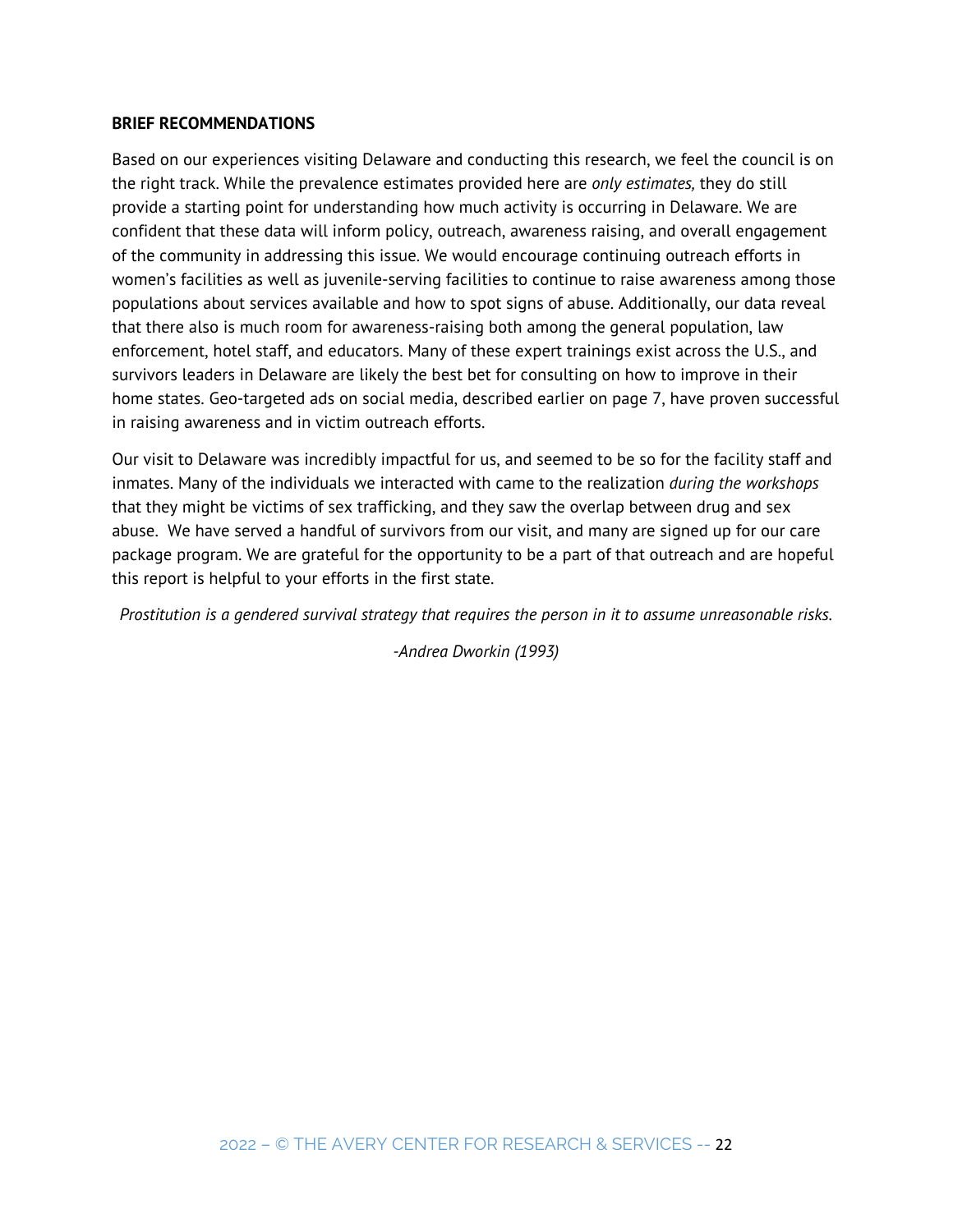# **Appendix 1.**

# **Delaware Human Trafficking Outreach/Awareness Workshops December 15-19, 2021**

### **Goals**

1. Raise awareness in targeted populations about human trafficking

2. Build connections and belonging with individuals through storytelling-based interactive workshop breakout sessions/small groups

3. "Bridge" any gaps between HT/direct service providers in the community using storytelling & belonging techniques/rapport building

4. Inform individuals about the Avery Center's services and research work

#### **Itinerary**

| Wednesday,      | (A&M) Flight 6272 DEN to PHI                                                  |
|-----------------|-------------------------------------------------------------------------------|
| 12/15           | 12:00 p.m. $-$ 5:25 p.m.                                                      |
|                 | Pick up car rental at Budget                                                  |
|                 |                                                                               |
|                 | (N) Flight 5873 JAX to PHI                                                    |
|                 | 12:45 p.m. $-$ 5:45 p.m.                                                      |
|                 |                                                                               |
|                 | 2 rooms at Hyatt Place Wilmington Riverfront, 760 Justison Street, Wilmington |
|                 | Tentative dinner w/ Julie & Stacie                                            |
|                 |                                                                               |
| Thursday, 12/16 | <b>Exact times TBA</b>                                                        |
|                 | Present 4 separate trauma-informed Outreach and Awareness HT Workshops to     |
|                 | individuals at Delores J. Baylor Women's Correctional Institution, New Castle |
|                 |                                                                               |
| Friday, 12/17   | <b>Vicarious Trauma Prevention hours</b>                                      |
|                 | Lunch with local changemakers                                                 |
|                 | Interviews                                                                    |
|                 |                                                                               |
| Saturday, 12/18 | Check out of Hyatt                                                            |
|                 |                                                                               |
|                 | Hazel D. Plant Treatment Center                                               |
|                 | 9:00 a.m. $-$ 3:00 p.m.                                                       |
|                 |                                                                               |
|                 | Check in to Embassy Suites, 9000 Bartram Avenue, Philadelphia                 |
|                 | Return rental car                                                             |
|                 |                                                                               |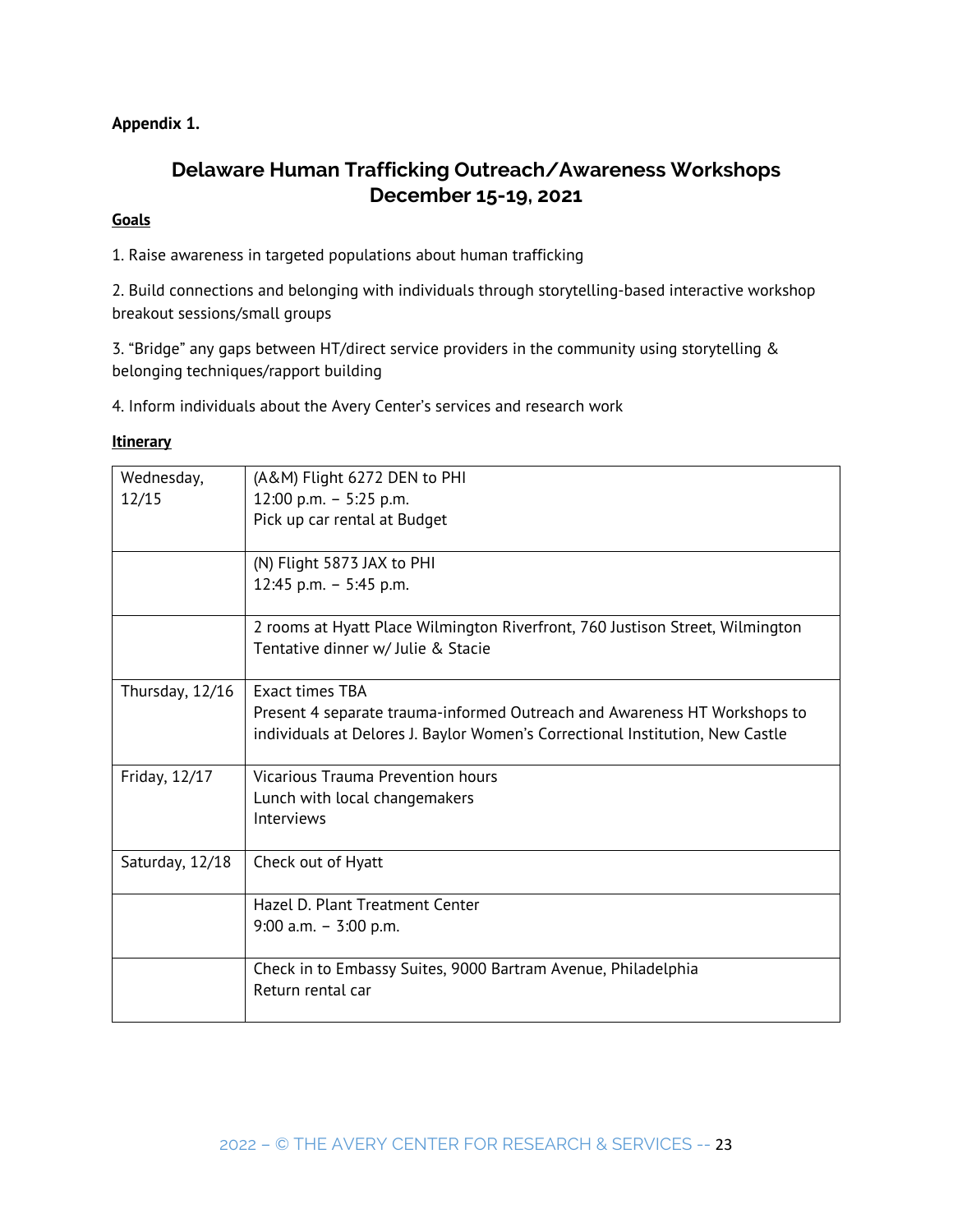| Sunday, 12/19 | (A&M) Flight 2910 PHI to DEN |
|---------------|------------------------------|
|               | $6:15$ a.m. - 8:35 a.m.      |
|               |                              |
|               | (N) Flight 5929 PHI to MDW   |
|               | 10:05 a.m. $-$ 11:20 a.m.    |
|               |                              |
|               | (N) Flight 6323 MDW to JAX   |
|               | 1:40 p.m. $-$ 4:55 p.m.      |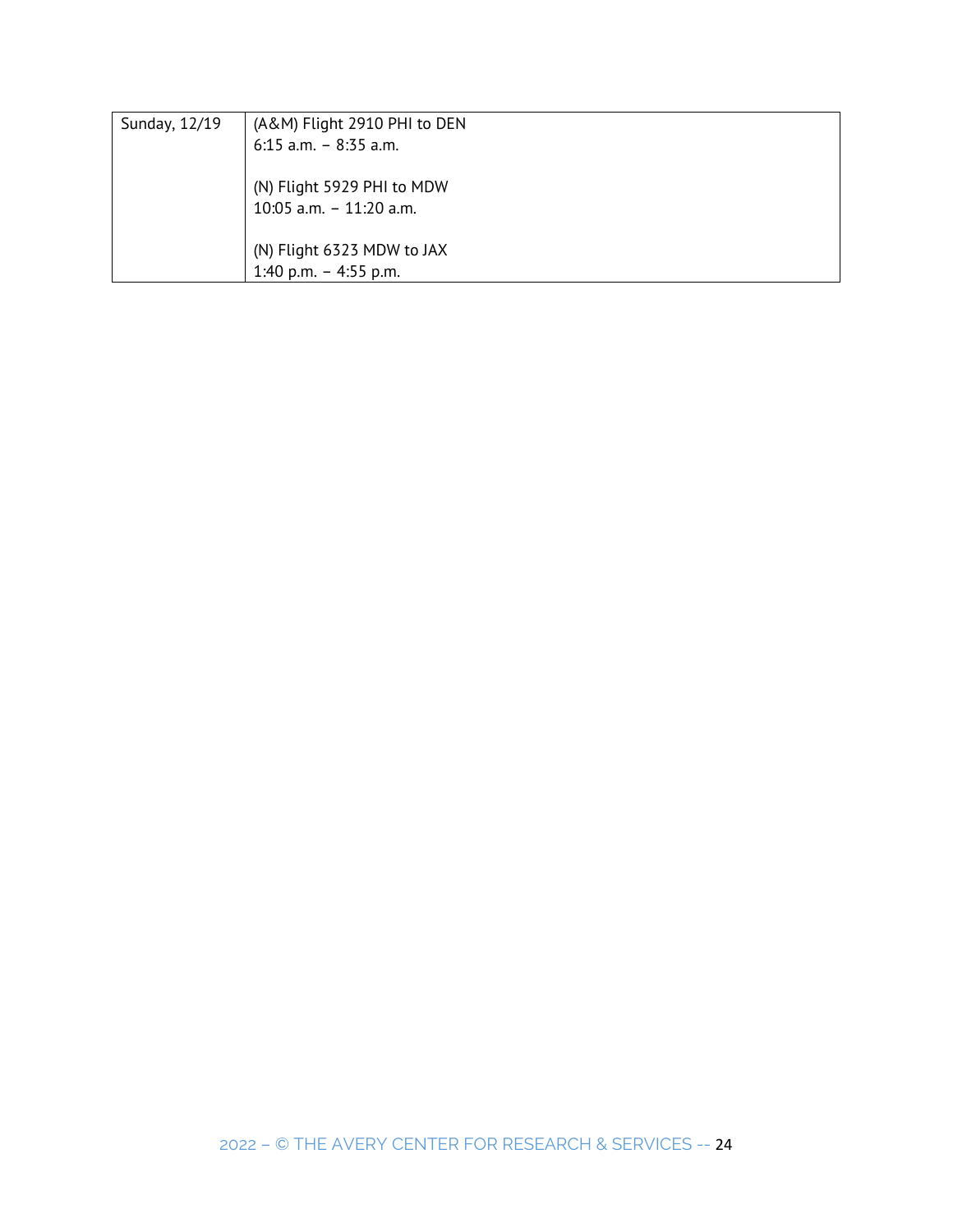### **Appendix 2. Interview Guide**

- 1. Tell me a little about your time in the life.
- 2. Tell me about your life now.
- 3. Type of exploitation and third-party trafficker.
- 4. Tell me about any interactions you had with law enforcement.
- a. Arrested, men/women, outcome of arrest
- 5. How did you advertise in DE (online)?
- 6. Did you live there or travel to DE?
- 7. Did you primarily do in/outcall?
- 8. How much time did you spend traveling to and through DE?
- 9. Substance use?
- 10. Did you travel between cities? What did that look like (type of transit, route)?
- 11. Businesses you interacted with (churches, banks)?
- 12. Did you know to go to certain areas or stay out of certain areas?
- 13. Route 4/Hwy 95
- 14. Who were your buyers?
- 15. Any interactions with the military academy?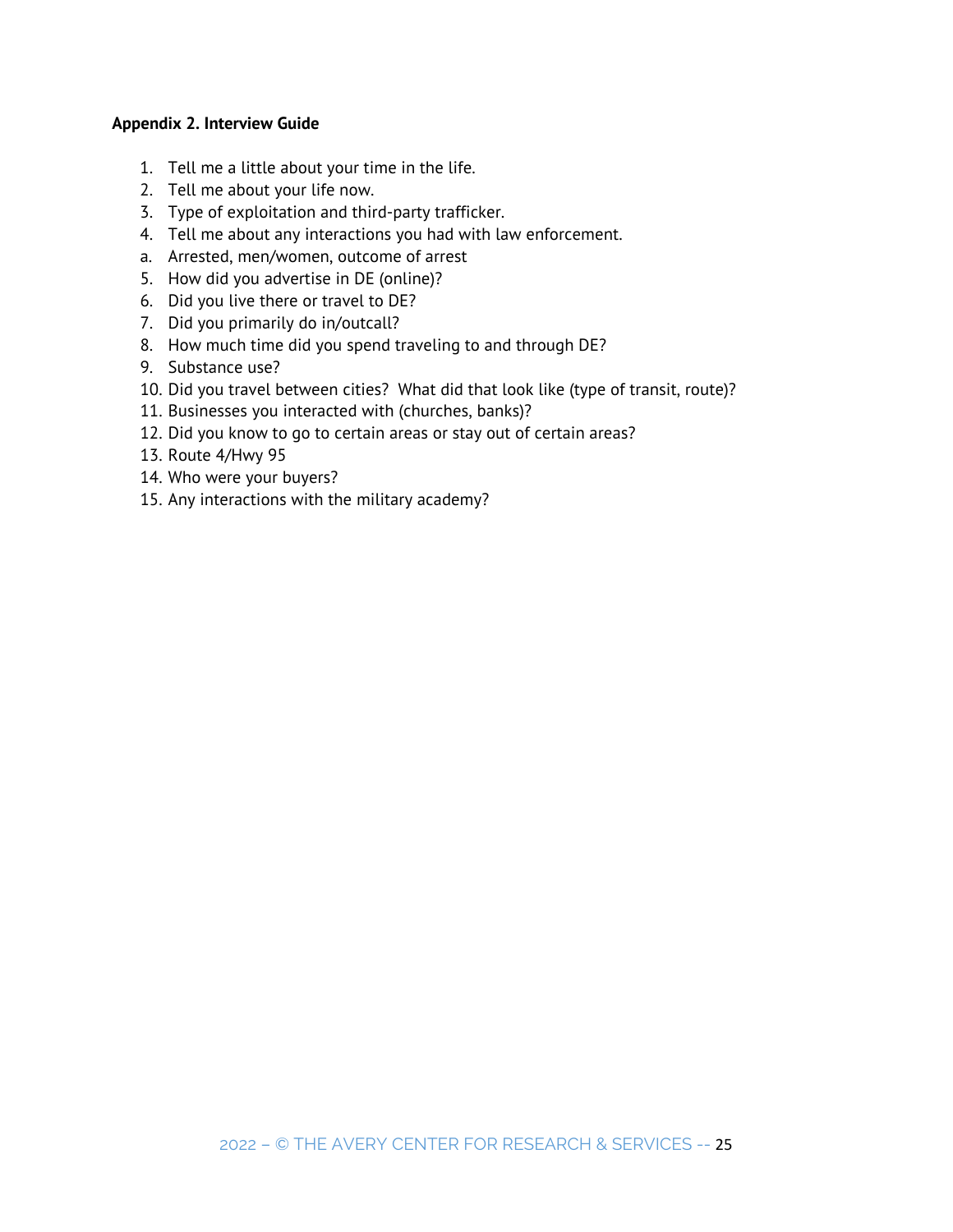#### **References**

- Bender, R., Bien-Aimé, T., Feifer, K., Foster, R., Hatcher, M., Hersh, L., Meyers, A., Ream, A., Rhodes, S., Zipkin, R. (2019). Equality Not Exploitation: An overview of the global sex trade and trafficking crisis, and the case for the Equality Model. World Without Exploitation white paper. Accessed May 29, 2021: https://www.equalitymodelus.org/wpcontent/uploads/2020/02/Equality-Not-Exploitation- white-paper-November-2019.pdf.
- Dank, M., Khan, B., Downey, P. M., Kotonias, C., Mayer, D., Owens, C., & Yu, L. (2014). Estimating the size and structure of the underground commercial sex economy in eight major US cities. Washington, D.C.: *The Urban Institute*.
- Demand Abolition. (2019). Who Buys Sex? Understanding and Disrupting Illicit Market Demand Research report. Washington, DC: Demand Abolition. Accessed May 29, 2021: https://www.demandabolition.org/wp-content/uploads/2019/07/Demand-Buyer-Report-July-2019.pdf.

Dworkin, A. (1993). Prostitution and male supremacy. *Michigan Journal of Gender & Law*, 1, 1.

- Ekberg, G. (2004). The Swedish law that prohibits the purchase of sexual services: Best practices for prevention of prostitution and trafficking in human beings. *Violence against women*, 10(10), 1187-1218.
- Farley, M., Cotton, A., Lynne, J., Zumbeck, S., Spiwak, F., Reyes, M. E., & Sezgin, U. (2004). Prostitution and trafficking in nine countries: An update on violence and posttraumatic stress disorder. *Journal of trauma practice*, 2(3-4), 33-74.
- Harkov, L. (2018). Israel becomes 10th country to criminalize hiring prostitutes. The Jerusalem Post, 31st December. https://www.jpost.com/breaking-news/knesset-passes-lawcriminalizing-thehiring-of-prostitutes-575918
- Henderson, A., & Rhodes, S. (2022). "I got sold a dream and it turned into a nightmare": The victim-offender overlap in commercial sexual exploitation." *The Journal of Human Trafficking.*
- International Labour Office. (2014). Profits and poverty: the economics of forced labour. Geneva, Switzerland.